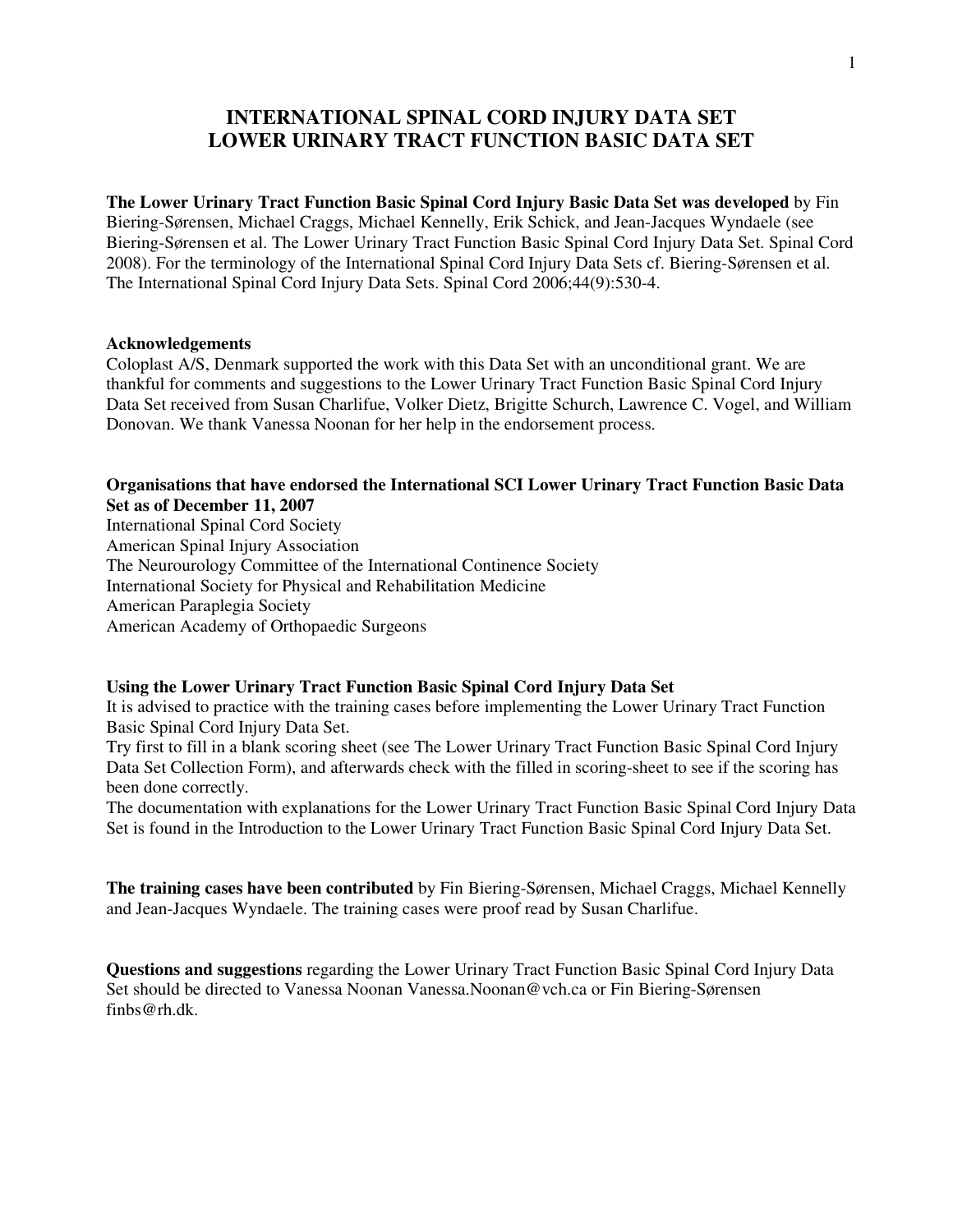## **INTERNATIONAL SPINAL CORD INJURY DATA SETS**

## **LOWER URINARY TRACT FUNCTION BASIC DATA SET - FORM**

# **Date of data collection:** YYYYMMDD **Urinary tract impairment unrelated to spinal cord lesion:**  No Yes, specify Mo Yes, specify All Allen Monton, Mo Unknown **Awareness of the need to empty the bladder:**  No Note Nes Not applicable Not known **Bladder emptying: Bladder emptying: Main** Supplementary Normal voiding Bladder reflex triggering Voluntary (tapping, scratching, anal stretch, etc.) Involuntary Bladder expression Straining (abdominal straining, Valsalva's manoeuvre) External compression (Credé manoeuvre) Intermittent catheterisation Self-catheterisation Catheterisation by attendant Indwelling catheter **Transurethral**  Suprapubic Sacral anterior root stimulation Non-continent urinary diversion/ostomy Other method, specify Unknown

# **Average number of voluntary bladder emptyings per day during the last week** \_\_

### **Any involuntary urine leakage (incontinence) within the last three months:**

| No             | Yes, average daily | Yes, average weekly | Yes, average monthly |
|----------------|--------------------|---------------------|----------------------|
| Not applicable | Unknown            |                     |                      |

#### **Collecting appliances for urinary incontinence:**

 No Yes, condom catheter/sheath Yes, diaper/pad Yes, ostomy bag Yes, other, specify\_\_\_\_\_\_\_\_\_\_\_\_\_\_\_\_\_\_\_\_\_

Unknown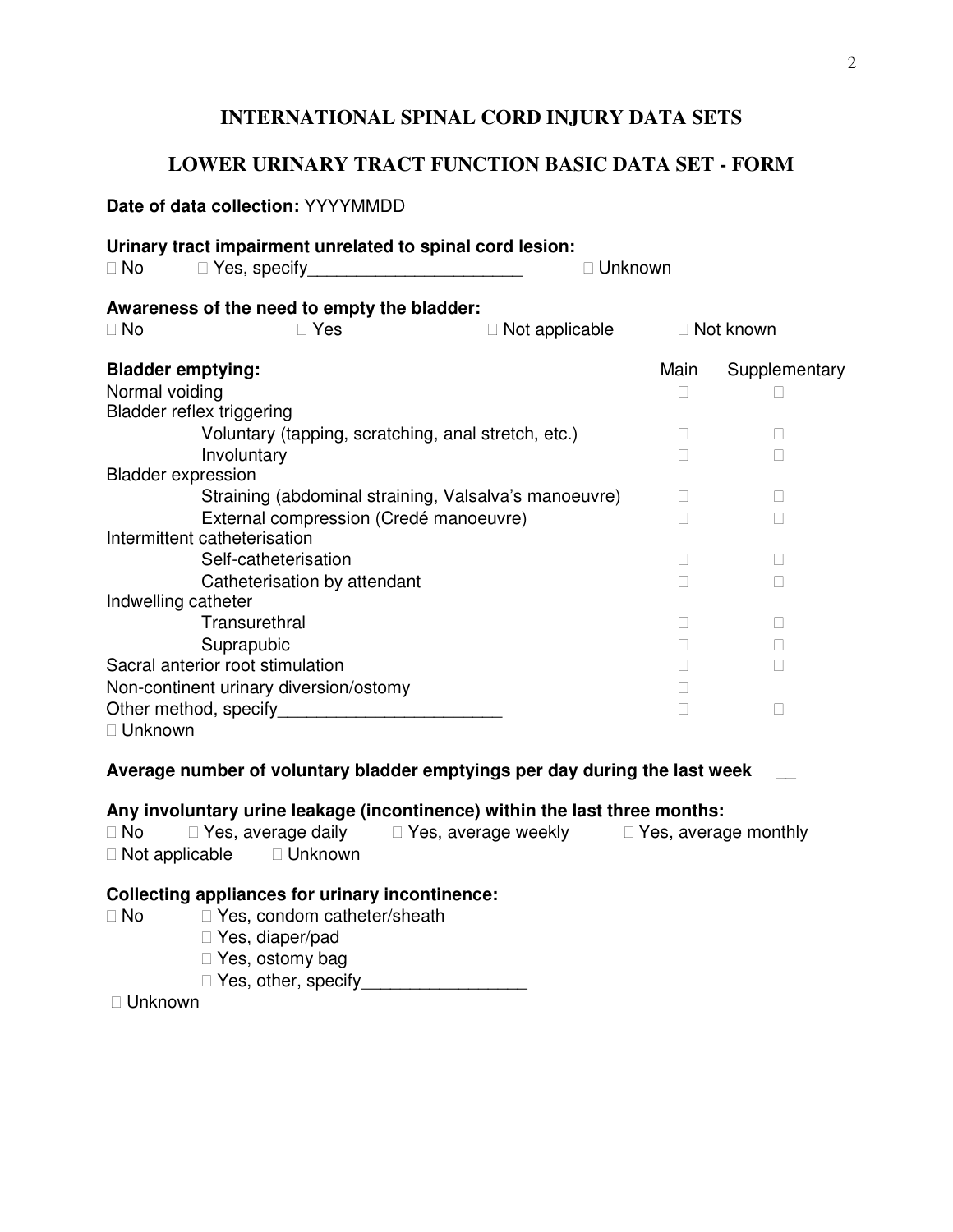#### **Any drugs for the urinary tract within the last year:**

| <b>No</b> | Yes, bladder relaxant drugs (anticholinergics, tricyclic antidepressants, etc.) |                                          |
|-----------|---------------------------------------------------------------------------------|------------------------------------------|
|           | Yes, sphincter/bladder neck relaxant drugs (alpha adrenergic blockers, etc.)    |                                          |
|           | Yes, antibiotics/antiseptics:                                                   | For treatment of urinary tract infection |
|           |                                                                                 | For prophylactic reasons                 |
|           | Yes, other, specify                                                             |                                          |

Unknown

#### **Surgical procedures on the urinary tract:**

 No Yes, supra-pubic catheter insertion, date last performed YYYYMMDD Yes, bladder stone removal, date last performed YYYYMMDD Yes, upper urinary tract stone removal, date last performed YYYYMMDD Yes, bladder augmentation, date last performed YYYYMMDD Yes, sphincterotomy/urethral stent, date last performed YYYYMMDD Yes, botulinum toxin injection, date last performed YYYYMMDD Yes, artificial sphincter, date last performed YYYYMMDD Yes, ileovesicostomy, date last performed YYYYMMDD Yes, ileoureterostomy, date last performed YYYYMMDD Yes, continent catheterizable valves, date last performed YYYYMMDD Yes, sacral anterior root stimulator, date performed YYYYMMDD Yes, other, specify\_\_\_\_\_\_\_\_\_\_\_\_\_\_\_\_\_\_\_\_\_\_\_, date performed YYYYMMDD

Unknown

### **Any change in urinary symptoms within the last year:**

| No | Yes | Not applicable | Unknown |
|----|-----|----------------|---------|
|----|-----|----------------|---------|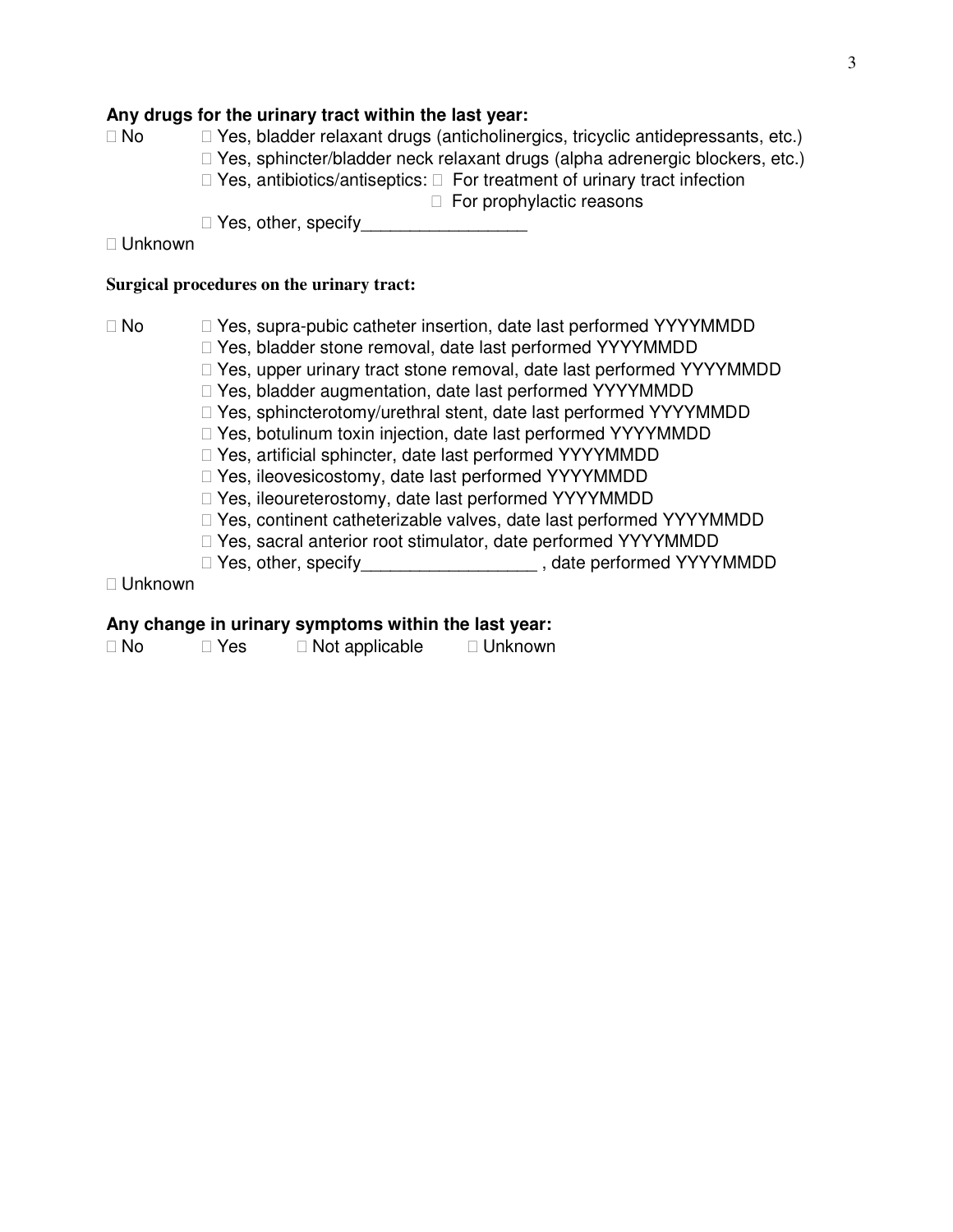# **INTRODUCTION TO THE INTERNATIONAL SPINAL CORD INJURY LOWER URINARY TRACT FUNCTION BASIC DATA SET**

Collection of data on lower urinary tract function is universal when individuals with spinal cord lesions consult doctors with knowledge regarding spinal cord lesions.

The purpose of the Lower Urinary Tract Function Basic Data Set for Spinal Cord Injury (SCI) individuals is to standardize the collection and reporting of a minimal amount of information on the lower urinary tract in daily practice in accordance with the purpose and vision of the International Spinal Cord Injury Data Sets (Biering-Sørensen et al. 2006). This will also make it possible to evaluate and compare results from various published studies.

The data in this Lower Urinary Tract Function Basic SCI Data Set will generally will be used in connection with data in the International SCI Core Data Set (DeVivo et al. 2006), which includes information on date of birth and injury, gender, the cause of spinal cord lesion, and neurologic status. In addition, the Core Data Set contains information on whether a vertebral injury was present, whether spinal surgery was performed, whether associated injuries were present, whether the patient with spinal cord lesion was ventilator-dependent at the time of discharge from initial inpatient care, and the place of discharge from initial inpatient care.

A spinal cord lesion may be traumatic or non-traumatic in aetiology. All lesions to the spinal cord, conus medullaris, and cauda equina are included in the present context.

It is extremely important that data be collected in a uniform manner. For this reason, each variable and each response category within each variable has specifically been defined in a way that is designed to promote the collection and reporting of comparable minimal data.

Use of a standard format is essential for combining data from multiple investigators and locations. Various formats and coding schemes may be equally effective and could be used in individual studies or by agreement of the collaborating investigators.

#### References:

Biering-Sørensen F, Charlifue S, DeVivo M, Noonan V, Post M, Stripling T, Wing P. International spinal cord injury data sets. Spinal Cord 2006;44:530-4.

DeVivo M, Biering-Sørensen F, Charlifue S, Noonan V, Post M, Stripling T, Wing P. International Spinal Cord Injury Core Data Set. Spinal Cord 2006;44:535-40.

Abrams P, Cardozo L, Fall M, Griffiths D, Rosier P, Ulmsten U, van Kerrebroeck P, Victor A, Wein A. The Standardisation of Terminology of Lower Urinary Tract Function: Report from the Standardisation Subcommittee of the International Continence Society. Neurourology and Urodynamics 2002:21;167-78.

Levi R, Ertzgaard P, The Swedish Spinal Cord Injury Council 1998. Quality indicators in spinal cord injury care: A Swedish collaboration project. Scand J Rehabil Med 1998;Suppl.38:1-80.

Stover SL, Lloyd K, Waites KB, et al. Review article. Urinary tract infection in spinal cord injury. Arch Phys Med Rehabil 1989;70:47-54.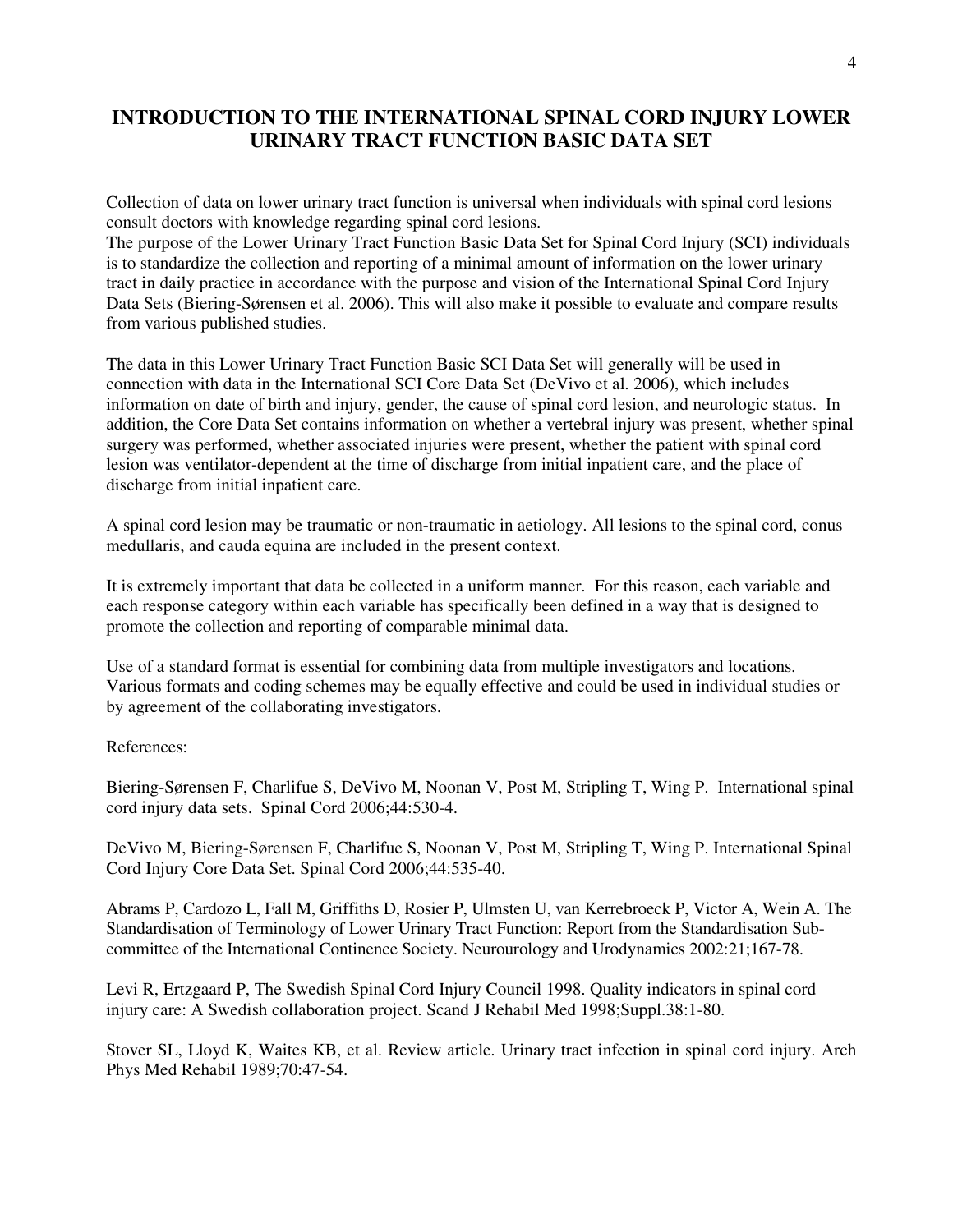#### VARIABLE NAME: Date of data collection

DESCRIPTION: This variable documents the date of data collection

CODES: YYYYMMDD

Unknown

COMMENTS: This collection of data on lower urinary tract function may be carried out at any time after the spinal cord lesion. Therefore the date of data collection is imperative to be able to identify the data collected in relation to other data collected on the same individual at various time points. In addition, the date is likewise important to calculate the time interval from date of birth (age), and time interval from date of lesion (time since lesion).

VARIABLE NAME: Urinary tract impairment unrelated to spinal cord lesion

DESCRIPTION: This variable documents any type of urinary tract impairment unrelated to spinal cord lesion on the date of data collection.

| <b>CODES:</b> | No           |
|---------------|--------------|
|               | Yes, specify |
|               | Unknown      |

COMMENTS: To be able to evaluate the lower urinary tract function in an individual with spinal cord lesion it is necessary to know if there are any other urinary tract impairments unrelated to the spinal cord lesion.

> If there have been any urinary tract impairments unrelated to the spinal cord lesion this/these is/are recommended to be written in a text-field, from which it will be possible to retrieve more detailed data when necessary. Because many possible urinary tract impairments exist, it is not practical to give an exact list of impairments.

> If this information has been documented once and no additional urinary tract impairments unrelated to the spinal cord lesion have been identified it is only necessary fill in this item once, to avoid redundant data.

VARIABLE NAME: Awareness of the need to empty the bladder

- DESCRIPTION: This variable documents awareness of the need to empty the bladder on the date of data collection.
- CODES: No Yes Not applicable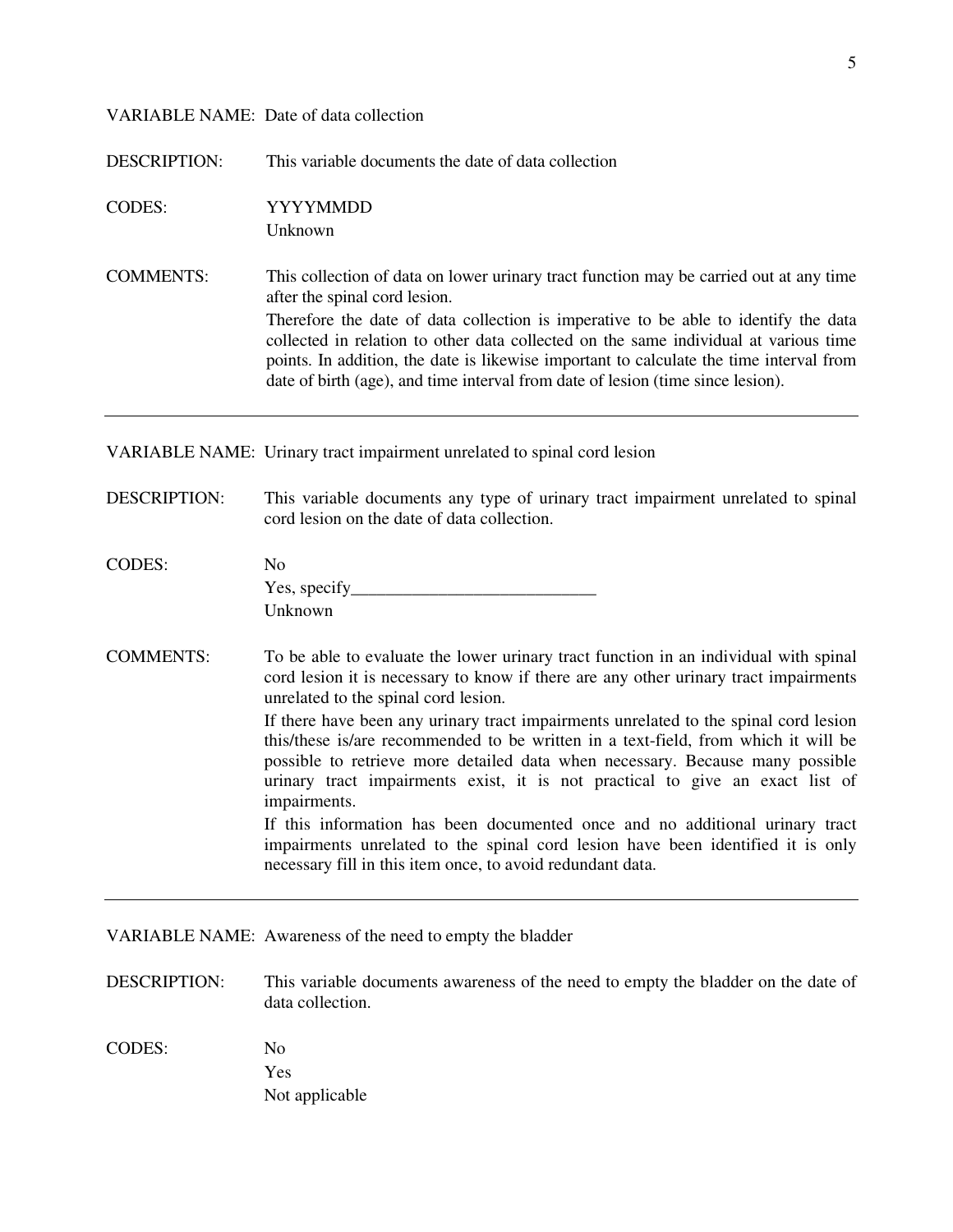Not known

COMMENTS: Awareness of the need to empty the bladder indicates **any** kind of bladder sensation as defined by International Continence Society (Abrams et al. 2002), i.e. *normal*  (the individual is aware of bladder filling and increasing sensation up to a strong desire to void)*, increased* (the individual feels an early and persistent desire to void)*, reduced* (the individual is aware of bladder filling but does not feel a definite desire to void) *or non-specific bladder sensation* (the individual reports no specific bladder sensation, but may perceive bladder filling as abdominal fullness, vegetative symptoms like sweating or spasticity). No awareness of the need to empty the bladder should be noted as "no". *Absent bladder sensation* according to the definition of bladder sensation by the International Continence Society (the individual reports no sensation of bladder filling or desire to void) (Abrams et al. 2002) is not exactly the same as filling sensation and desire to void can be absent while temperature sensation or electrosensation can be present.

> "Not applicable" is to be used when the individual with spinal cord lesion has for example an unclamped indwelling catheter or non-continent urinary diversion.

#### VARIABLE NAME: Bladder emptying

DESCRIPTION: This variable documents the method(s) used by the spinal cord injured individual to empty the bladder on the date of data collection.

CODES: Normal voiding – Main method Normal voiding – Supplementary method Bladder reflex triggering, Voluntary – Main method Bladder reflex triggering, Voluntary – Supplementary method Bladder reflex triggering, Involuntary – Main method Bladder reflex triggering, Involuntary – Supplementary method Bladder expression, Straining – Main method Bladder expression, Straining – Supplementary method Bladder expression, External compression – Main method Bladder expression, External compression – Supplementary method Intermittent catheterisation, Self-catheterisation – Main method Intermittent catheterisation, Self-catheterisation – Supplementary method Intermittent catheterisation, Catheterisation by attendant – Main method Intermittent catheterisation, Catheterisation by attendant – Supplementary method Indwelling catheter, Transurethral – Main method Indwelling catheter, Transurethral – Supplementary method Indwelling catheter, Suprapubic – Main method Indwelling catheter, Suprapubic– Supplementary method Sacral anterior root stimulation – Main method Sacral anterior root stimulation – Supplementary method Non-continent urinary diversion/ostomy – Main method Non-continent urinary diversion/ostomy – Supplementary method Other method, specify\_\_\_\_\_\_\_\_\_\_\_\_\_\_\_\_\_\_\_\_\_\_\_ – Main method Other method, specify\_\_\_\_\_\_\_\_\_\_\_\_\_\_\_\_\_\_\_\_\_\_\_\_\_\_\_\_\_\_\_ – Supplementary method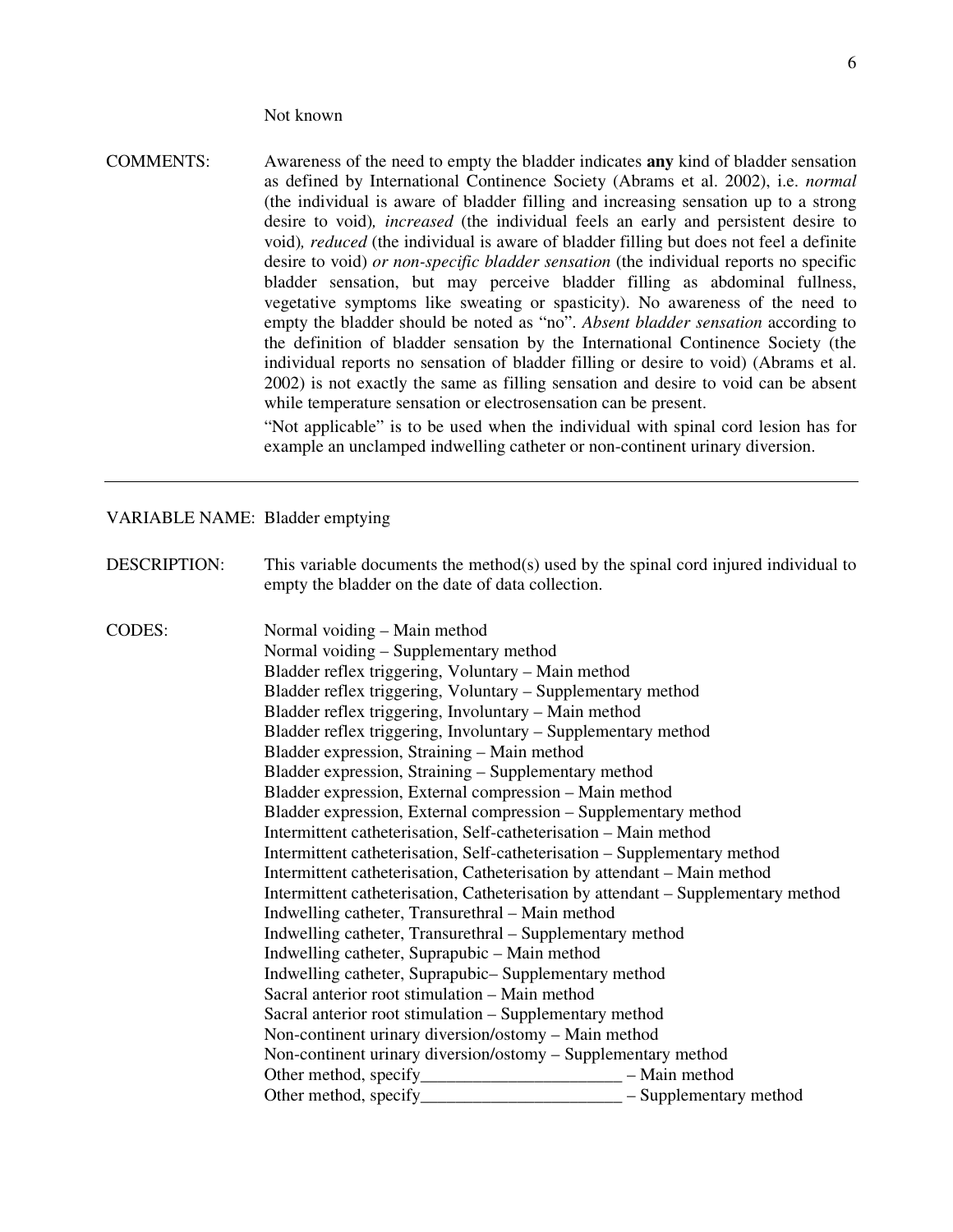Unknown

COMMENTS: For each method of bladder emptying, indicate whether this is a main or a supplementary method. Two main and more supplementary methods may be indicated (adopted from Levi and Ertzgaard 1998).

> *Normal voiding*: Voluntary initiation of micturition without reflex stimulation or compression of the bladder. This does not presume entirely normal function (Levi and Ertzgaard 1998).

> *Bladder reflex triggering* comprises various manoeuvres performed by the individual with spinal cord lesion or an attendant in order to elicit reflex detrusor contraction by exteroceptive stimuli. The most commonly used manoeuvres are suprapubic tapping, thigh scratching and anal/rectal manipulation (Abrams et al. 2002).

> *Voluntary* bladder reflex triggering indicates that the bladder reflex is triggered by the spinal cord lesioned individual him/herself or by the attendant.

> *Involuntary* bladder reflex triggering imply that there is no voluntary triggering of the voiding, but the individual with spinal cord lesion just let the urine run by itself when the reflex detrusor contraction occur by itself.

> *Bladder expression* comprises various manoeuvres aimed at increasing intravesical pressure in order to facilitate bladder emptying. The most commonly used manoeuvres are abdominal straining, Valsalva's manoeuvre and Credé manoeuvre (Abrams et al. 2002).

 *Straining* include abdominal straining, Valsalva's manoeuvre.  *External compression* includes Credé manoeuvre.

 *Catheterisation* is a technique for bladder emptying employing a catheter to drain the bladder or a urinary reservoir (Abrams et al. 2002).

 *Intermittent catheterisation* is defined as drainage or aspiration of the bladder or urinary reservoir / continent urinary diversion with subsequent removal of the catheter.

The following types of intermittent catheterisation are defined by the International Continence Society (Abrams et al. 2002):

*Intermittent self-catheterisation* is performed by the individual with spinal cord lesion himself/herself

 *Intermittent catheterisation* can also be performed by an *attendant* (e.g. family member or personal aid)

*Indwelling catheterisation:* an indwelling catheter remains in the bladder, urinary reservoir or urinary conduit for a period of time longer than one emptying (Abrams et al. 2002).

 *Transurethral indwelling catheterisation* indicates that the urine is drained trough a catheter placed in the urethra.

 *Suprapubic indwelling catheterisation* indicates that the urine is drained trough a catheter via the abdominal wall.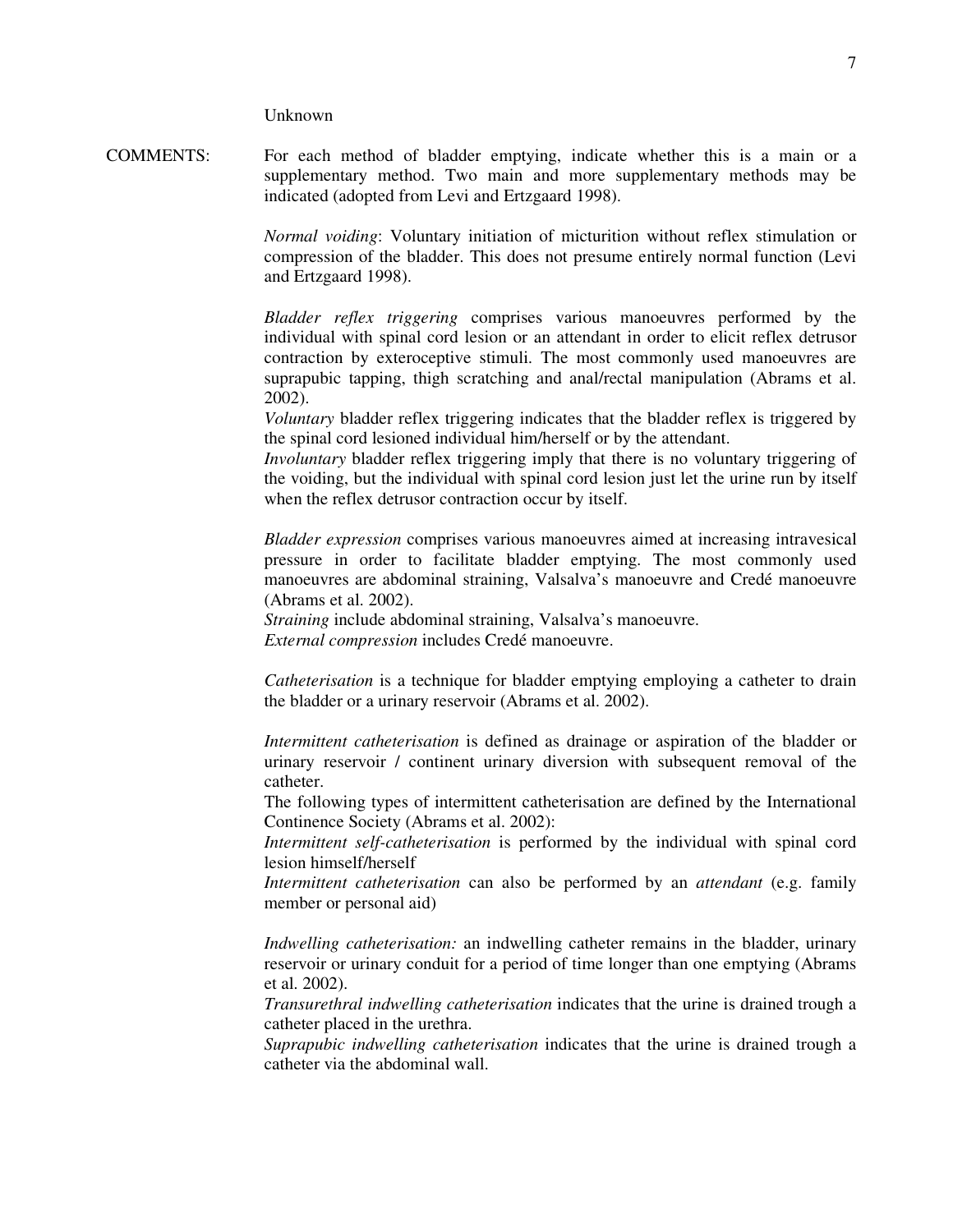*Non-continent urinary diversion/ostomy:* This includes ureteroileocutaneostomy (Bricker conduit), ileovesicostomy, vesicostomy.

*Other method*, specify\_\_\_\_\_\_\_\_\_\_\_\_\_\_\_\_\_\_\_\_\_\_\_

 If any other method is used for bladder emptying it is recommended to be written in a text-field, from which it will be possible to retrieve more detailed data when necessary. Because other methods of bladder emptying are generally rare, it is not practical to give an inclusive list of bladder emptying methods. Use of diapers etc. because of incontinence is not to be reported here, but under "Collecting appliances for urinary incontinence".

VARIABLE NAME: Average number of voluntary bladder emptyings per day during the last week

- DESCRIPTION: This variable documents the average number of voluntary bladder emptying per day during the last week
- CODES: Number
- COMMENTS: The average number of voluntary bladder emptying per day during the last week is given separately. This number refers to the number of voluntary bladder emptyings irrespective of the method. Any of the following methods may be used separate or in combination: normal voiding, voluntary bladder reflex triggering, bladder expression, intermittent catheterization, or sacral anterior root stimulation. If a combination of methods is used during the same bladder emptying it should only be counted as one bladder emptying. The number is given as an average for the last week only, as the individual is not expected to remember this for a longer period of time. The number is given as the nearest integer number.

VARIABLE NAME: Any involuntary urine leakage (incontinence) within the last three months

DESCRIPTION: This variable documents the average involuntary urine leakage (incontinence) over the last three months prior to the date of data collection.

CODES: No Yes, average daily Yes, average weekly Yes, average monthly Not applicable Unknown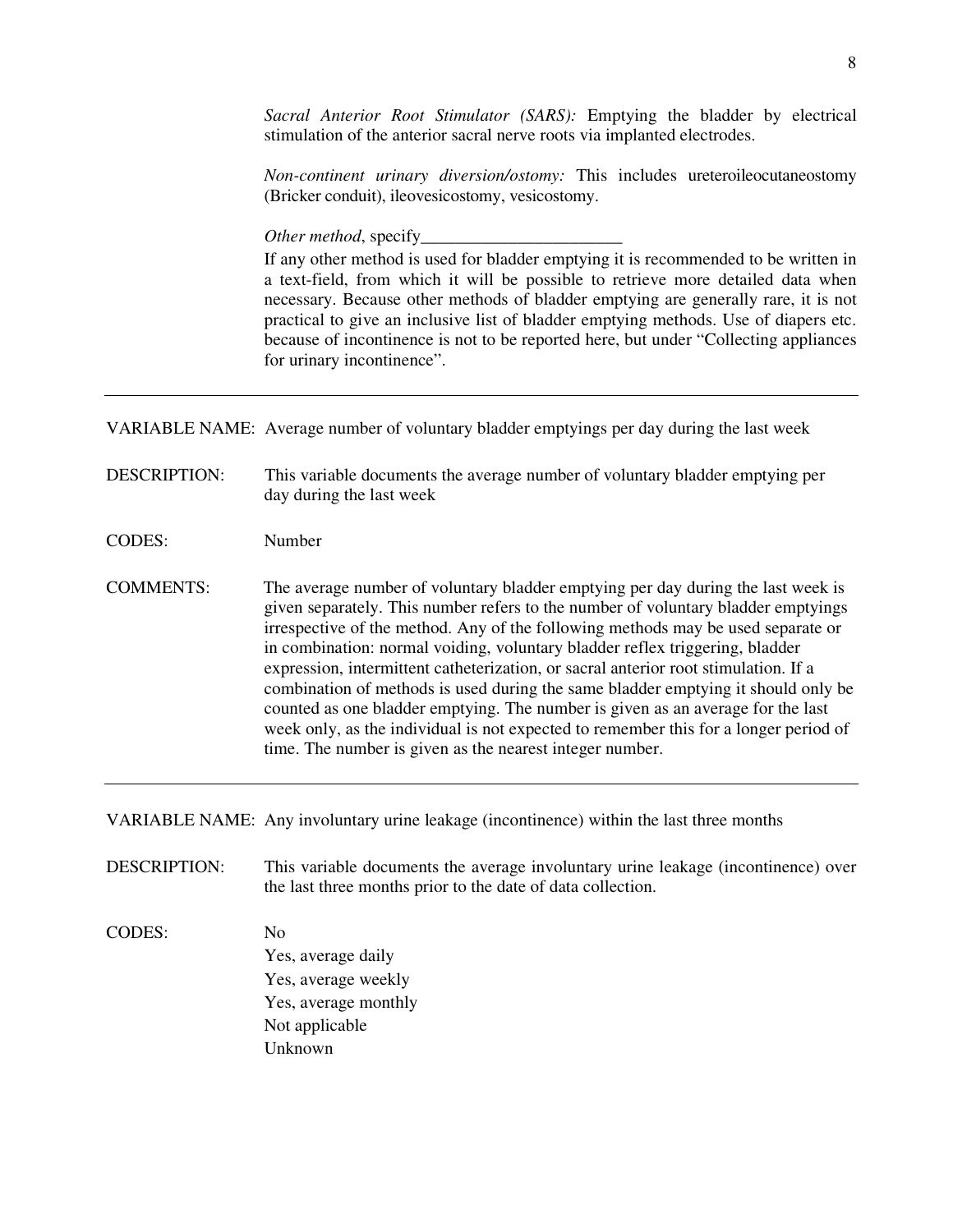COMMENTS: Urinary incontinence is defined by International Continence Society (Abrams et al. 2002) as the **complaint** of any involuntary leakage of urine. In each specific circumstance the urinary incontinence should be further described by specifying relevant factors such as type, frequency, severity, precipitating factors, social impact, effect on hygiene and quality of life, etc. (Abrams et al. 2002). In the Basic Data Set only a simple indication of severity and collection of urine is given. More detailed information is to be given in an Expanded Data Set (Biering-Sørensen et al. 2006).

> Bladder reflex triggering including into a collection system, e.g. condom catheter may be voluntary and thus not considered as incontinence. However, if the condom or ostomy bag fall off and the individual **complains** of incontinence then it should be recorded as "Yes".

> No involuntary urine leakage (incontinence) within the last three months implies no leakage of urine outside the urinary tract or a closed urinary collection system. Instances of leakage less than monthly is considered as "no" unless the individual with spinal cord lesion does consider it a problem, and then it is to be coded as "monthly".

> Average daily involuntary urine leakage (incontinence) within the last three months implies leakage one or more times per day on average over the last three months.

> Average weekly involuntary urine leakage (incontinence) within the last three months implies average leakage one or more times per week but not daily within the last three months.

> Average monthly involuntary urine leakage (incontinence) within the last three months implies on average leakage one or more times per month but not weekly within the last three months.

> "Not applicable" may be used when the spinal cord individual has, for example, a non-continent urinary diversion.

VARIABLE NAME: Collecting appliances for urinary incontinence.

DESCRIPTION: This variable documents use of any collecting appliances for urinary incontinence on the date of data collection.

- CODES: No Yes, condom catheter/sheath Yes, diaper/pad Yes, ostomy bag Yes, other, specify\_ Unknown
- COMMENTS: Collecting appliances are any externally applied aids to avoid urinary leakage, or devices for collection of urine. Regular use of one or more collecting appliances is to be recorded. Individuals with spinal cord lesions that use such appliances less than once a month, "for the sake of safety", and who have no more than exceptional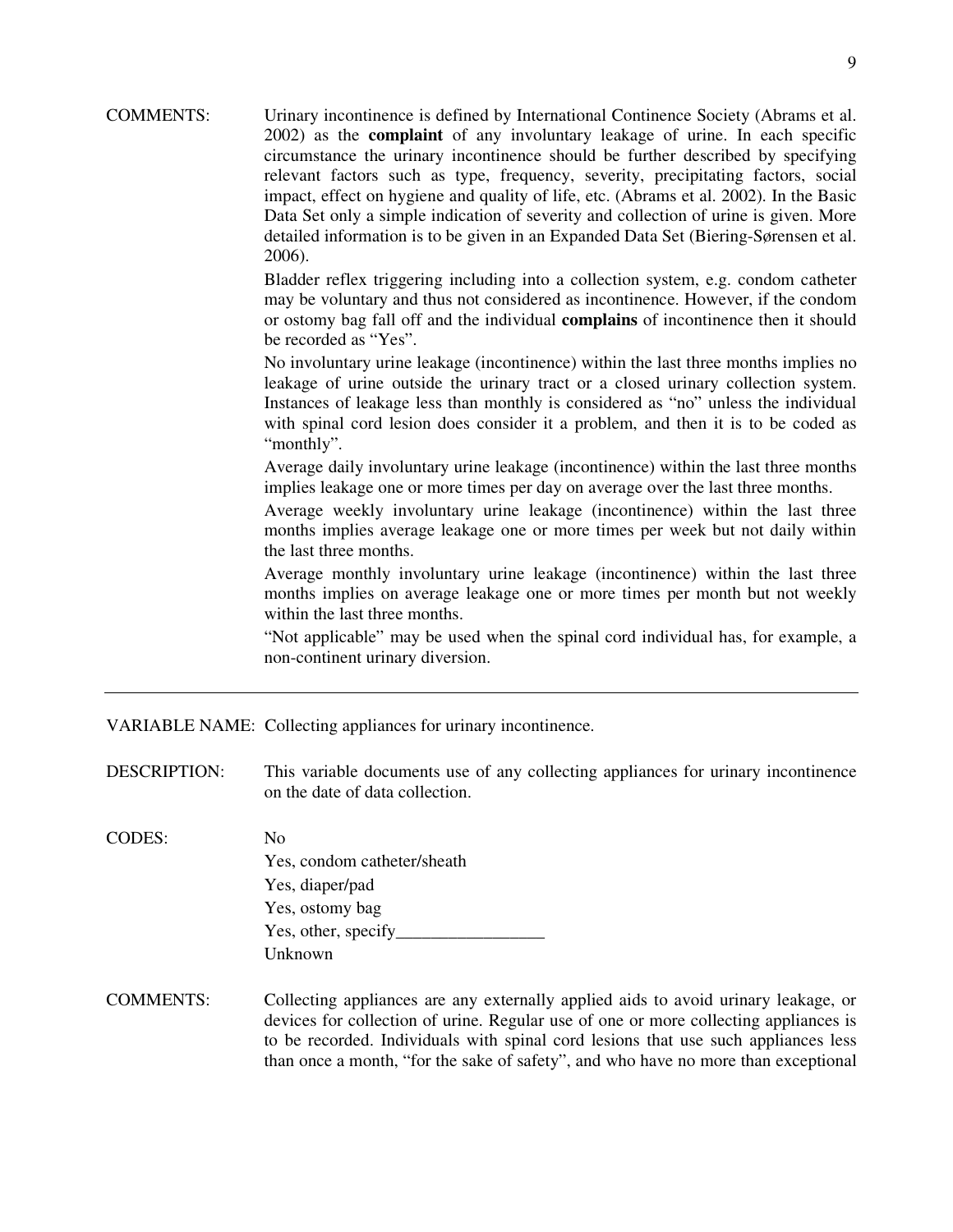episodes of leakage during a year should be excluded (adapted from Levi and Ertzgaard 1998).

 For other possible collecting appliances it is recommended to write them in a textfield, from which it will be possible to retrieve more detailed data when necessary.

VARIABLE NAME: Any drugs for the urinary tract within the last year.

- DESCRIPTION: This variable documents use of any drugs, systemic or intravesical, for the urinary tract within the last year on the date of data collection.
- CODES: No Yes, bladder relaxant drugs (anticholinergics, tricyclic antidepressant, etc.) Yes, sphincter/bladder neck relaxant drugs (alpha adrenergic blockers, etc.) Yes, antibiotics/antiseptics For treatment of urinary tract infection For prophylactic reasons Yes, other, specify Unknown
- COMMENTS: Bladder relaxant drugs, i.e. drugs causing relaxation of the detrusor, include anticholinergics, tricyclic antidepressant, etc. These drugs may also be delivered intravesically. This does not include treatment with injections into the detrusor. Sphincter and bladder neck relaxant drugs include alpha adrenergic blockers, etc. This does not include treatment with injections into the sphincter.

 Antibiotics and antiseptics used for treatment respective prophylaxis of urinary tract infections are coded separately. For prevention of urinary tract infections, drugs such as methenamine are included. For other possible drugs it is recommended to write them in a text-field, from which it will be possible to retrieve more detailed data when necessary.

VARIABLE NAME: Surgical procedures on the urinary tract.

DESCRIPTION: This variable documents any surgical procedures on the urinary tract up to the date of data collection. If more than one procedure of the same kind has been performed only the last one is documented with date of performance.

CODES: No Yes, supra-pubic catheter insertion, date last performed YYYYMMDD Yes, bladder stone removal, date last performed YYYYMMDD Yes, upper urinary tract stone removal, date last performed YYYYMMDD Yes, bladder augmentation, date last performed YYYYMMDD Yes, sphincterotomy/urethral stent, date last performed YYYYMMDD Yes, botulinum toxin injection, date last performed YYYYMMDD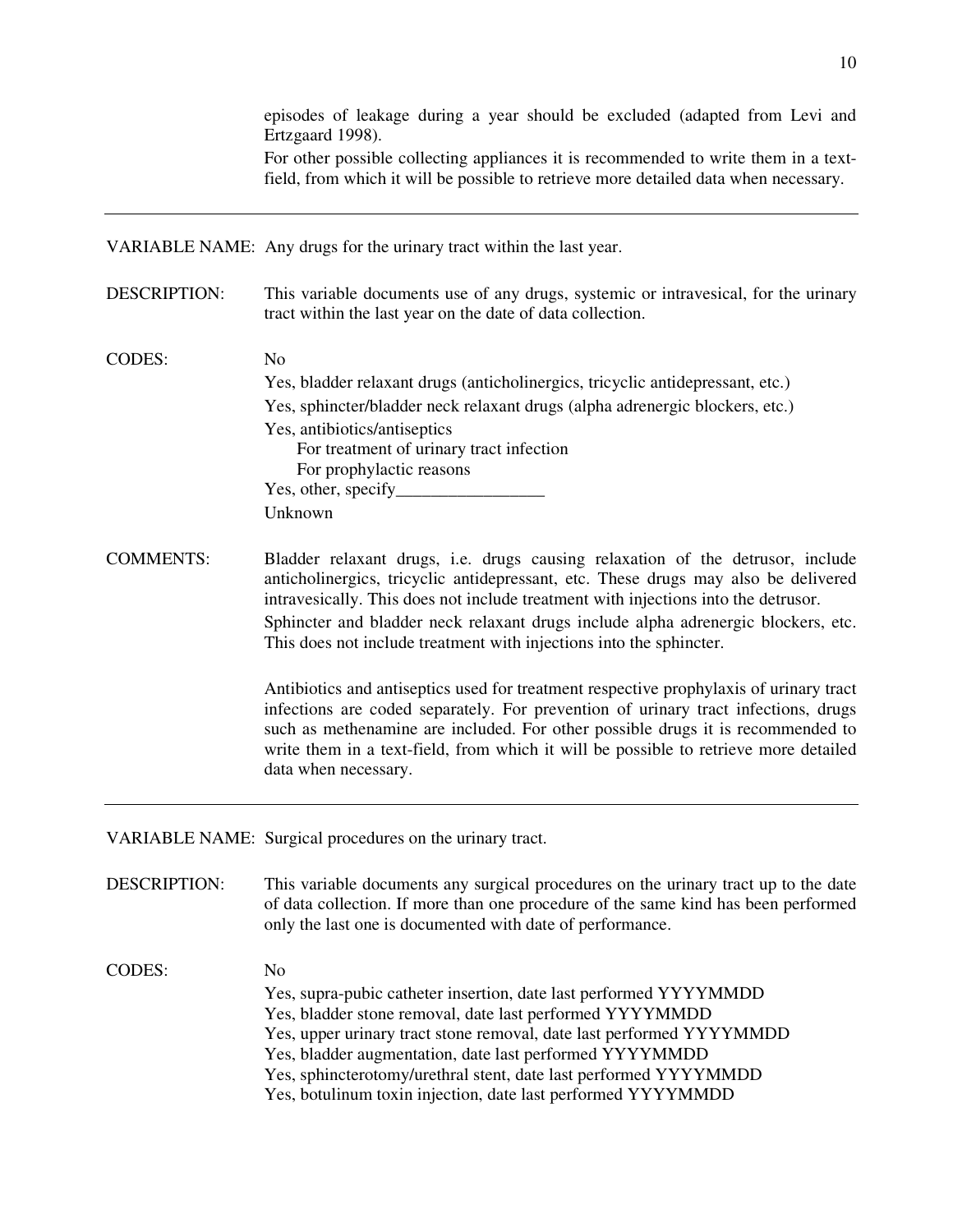Yes, artificial sphincter, date last performed YYYYMMDD Yes, ileovesicostomy, date last performed YYYYMMDD Yes, ileoureterostomy, date last performed YYYYMMDD Yes, continent catheterizable valves, date last performed YYYYMMDD Yes, sacral anterior root stimulator, date performed YYYYMMDD Yes, other, specify entitled values and state performed YYYYMMDD Unknown COMMENTS: Bladder stone or upper urinary tract stone removal includes any type of removal, including via endoscopy, extracorporal shock wave lithotripsy (ESWL), or open lithotomy. The ileoureterostomy is corresponding to the formely ileal loop or ureteroileocutaneostomy (Bricker conduit). The continent catheterizable valves, include Monte and Mitrofanoff procedures. For other possible surgical procedures it is recommended to write them in a textfield, from which it will be possible to retrieve more detailed data when necessary. If there is more than one "other" surgical procedure, this field may be duplicated or triplicated, with the latest date given when the particular procedure has been performed. If the information has been documented once and no additional surgical procedures on the urinary tract have been performed it is not necessary fill in this item again, to avoid redundant data.

VARIABLE NAME: Any change in urinary symptoms within the last year.

- DESCRIPTION: This variable documents any change in urinary symptoms within the last year from the date of data collection.
- CODES: No Yes Not applicable Unknown
- COMMENTS: Lower urinary tract symptoms are according to the International Continence Society the subjective indicator of a disease or change in conditions as perceived by the individual with spinal cord lesion, attendant or partner and may lead him/her to seek help from health care professionals (Abrams et al. 2002). Symptoms may either be volunteered or described during the data collection interview with the individual with spinal cord lesion. The information may be qualitative as well as quantitative, e.g. change in frequency, urgency, nocturia, incontinence, hesitancy, slow stream, etc. Many individuals with spinal cord lesion and bacteriuria have no associated signs or symptoms. Chills and fever are often considered to be signs of acute pyelonephritis; however, these signs do not confirm an infection in the upper urinary tract (Stover et al. 1989). Nonetheless, chills and fever may be the only symptoms reported in persons with spinal cord lesion and pyelonephritis, bacteremia, upper tract obstruction by calculi, renal abscesses, and periphrenic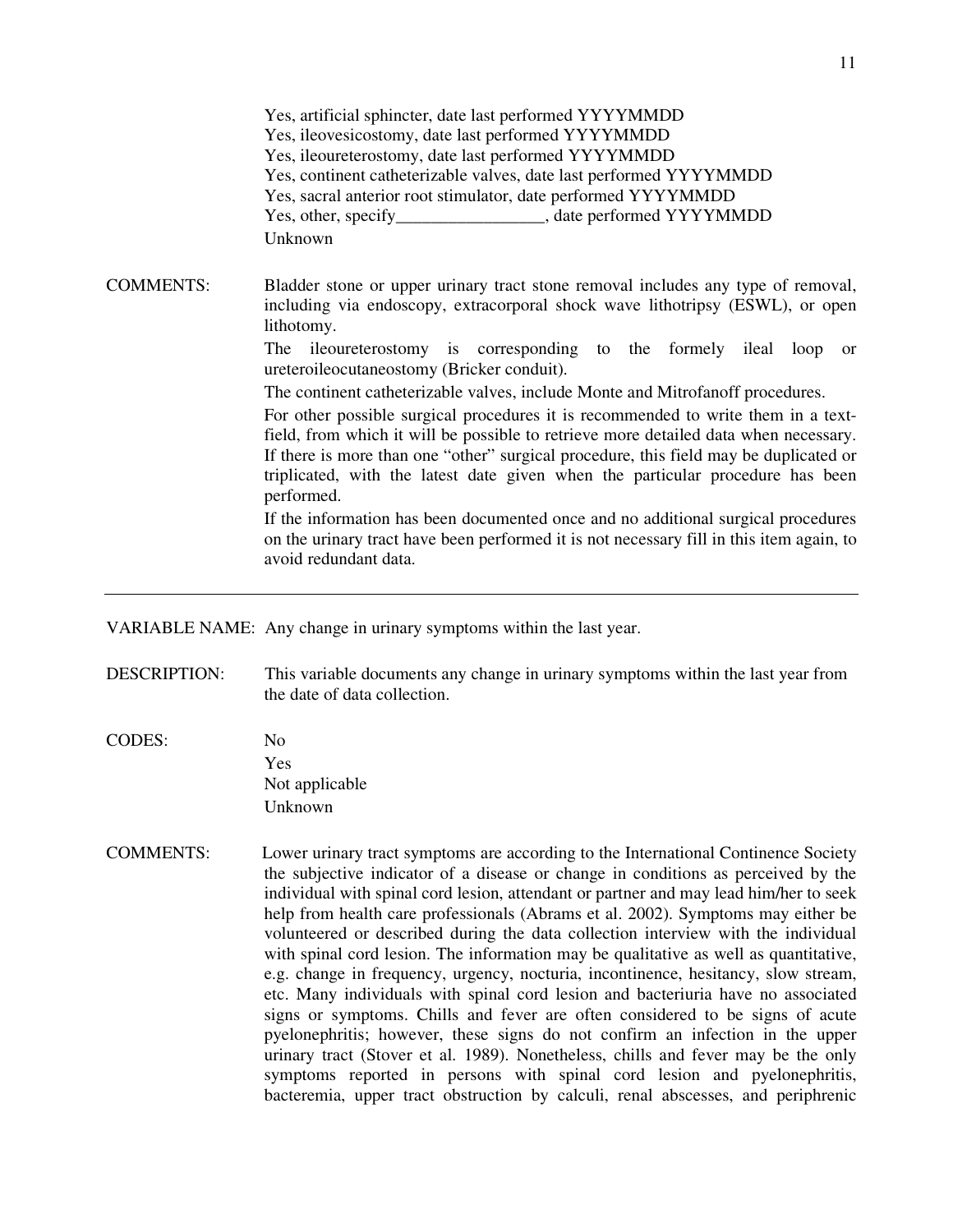abscess. Other suspicious signs and symptoms may include increased sweating, abdominal discomfort, costovertebral angle pain or tenderness, and increased muscle spasticity (Stover et al. 1989). Cloudy and malodorous urine and changes in urine pH may be signs of urinary tract infection, but can also occur with colonization, changes of bacterial organisms, and various food intakes. Increased spontaneous voiding or larger residual urines including acute urinary retention may be seen with acute infection (Stover et al. 1989).

"Not applicable" is to be used when data reporting is performed within the first year after the spinal cord lesion.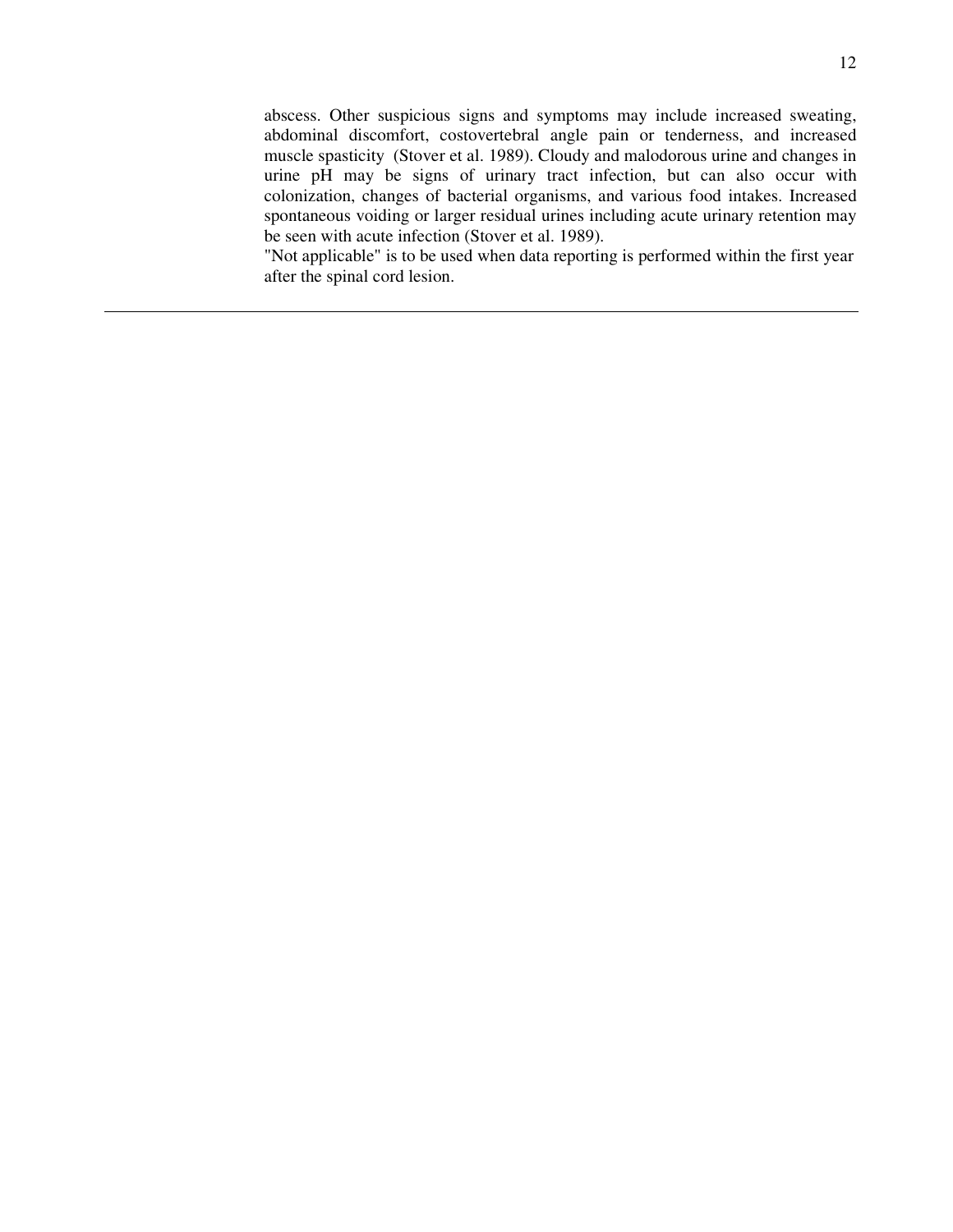# **CASES FOR TRAINING OF THE INTERNATIONAL LOWER URINARY TRACT FUNCTION BASIC SPINAL CORD INJURY DATA SET**

# **CASE 1 FOR LOWER URINARY TRACT FUNCTION BASIC DATA SET TRAINING**

35 years old man, who previously has been completely healthy without any diseases or particular complaint, was shot twice in the neck nearly four months before. This resulted in cervical vertebral fractures 1, 2 and 7 with cervical spinal cord lesion and tetraplegia with respiratory insufficiency leading to tracheostomy and intermittent artificial ventilation.

He was seen in the clinic  $20<sup>th</sup>$  of March 2003 and reports that initially he had an indwelling urethral catheter but has changed to intermittent sterile catheterisation by the personnel. He has some indirect feeling of voiding, as he feels warm in the neck region and uses this for timing of the catheterisations. The catheterisations are performed with hydrophilic catheters Ch 12. On average he has bladder emptying 6 times per day, and this has been the same for the last month. In particular when he is mobilised in his electrical wheelchair he is urinary incontinent daily, which has been the reality nearly from the beginningof his spinal cord injury, and for this reason he use diapers. He has tried anticholinergic drugs, but he had adverse effects and they did not really help on the incontinence. He has had three urinary tract infections since injury, which had to be treated with antibiotics. Otherwise the only medication he has and is using is gabapentine and noritrene due to neuropatic pain. A recent urodynamic investigation showed detrusor sphincter dyssynergia with identical cystometric bladder capacity and post void residual volume of 260 mL, and a leak point pressure and maximum detrusor pressure of 20 cm  $H_2O$ . Due to the incontinence he is thinking about having a supra-pubic catheter inserted in the future.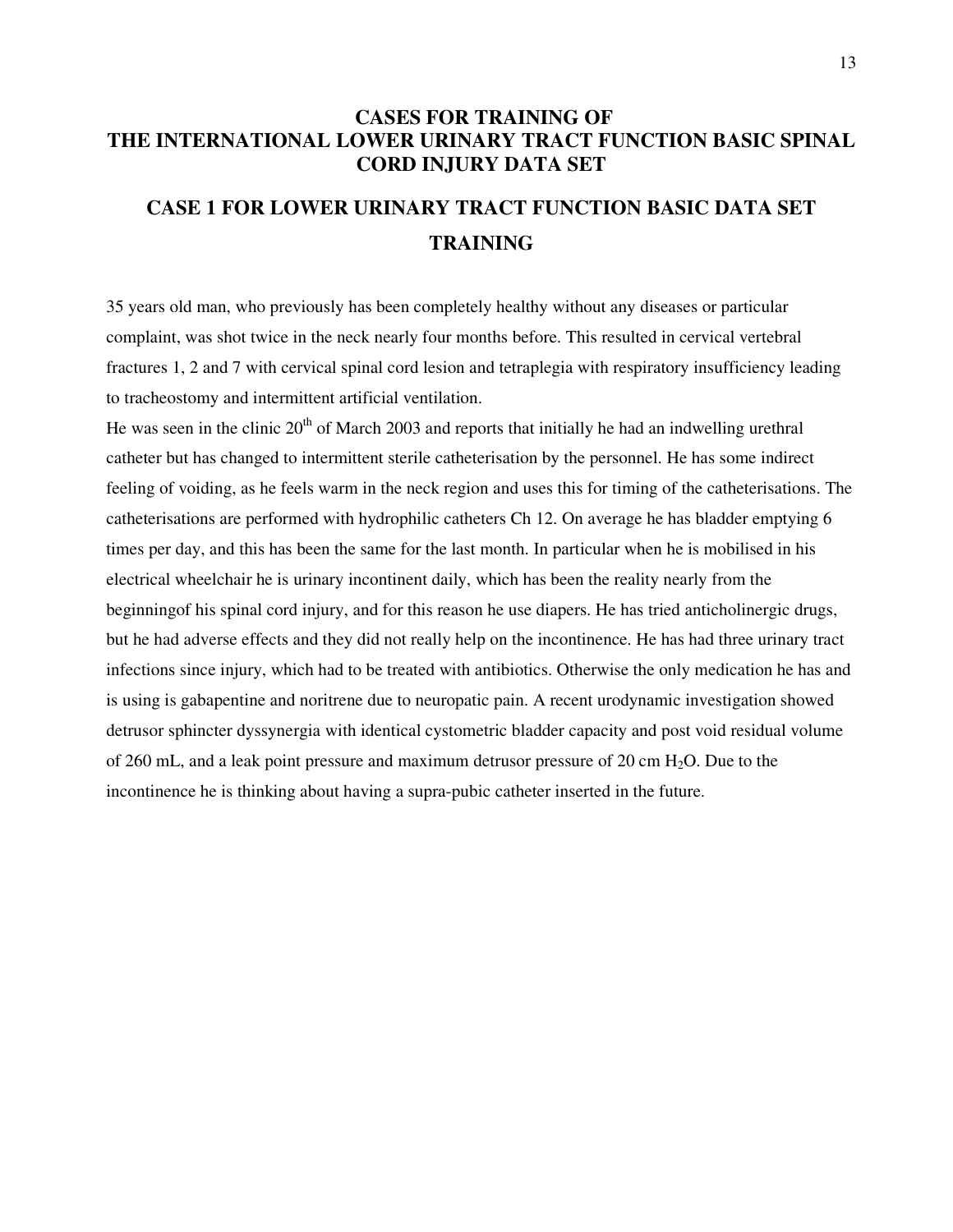# **LOWER URINARY TRACT FUNCTION BASIC SPINAL CORD IINJURY DATA SET – FORM**

## **CASE 1**

**Date of data collection: 20030320 Urinary tract impairment unrelated to spinal cord lesion: X** No Yes, specify **Example 20 Yes**, specify **Awareness of the need to empty the bladder:**  No **X** Yes **Not applicable Not known Bladder emptying: Main Supplementary Main Supplementary** Normal voiding Bladder reflex triggering Voluntary (tapping, scratching, anal stretch, etc.) Involuntary Bladder expression Straining (abdominal straining, Valsalva's manoeuvre) External compression (Credé manoeuvre) Intermittent catheterisation Self-catheterisation Catheterisation by attendant **X** Indwelling catheter **Transurethral**  Suprapubic Sacral anterior root stimulation Non-continent urinary diversion/ostomy Other method, specify\_\_\_\_\_\_\_\_\_\_\_\_\_\_\_\_\_\_\_\_\_\_\_ Unknown **Average number of voluntary bladder emptying per day during the last week** \_**6**\_ **Any involuntary urine leakage (incontinence) within the last three months:**  No **X** Yes, average daily Yes, average weekly Yes, average monthly Not applicable Unknown **Collecting appliances for urinary incontinence:**  No Yes, condom catheter/sheath **X** Yes, diaper/pad Yes, ostomy bag Yes, other, specify Unknown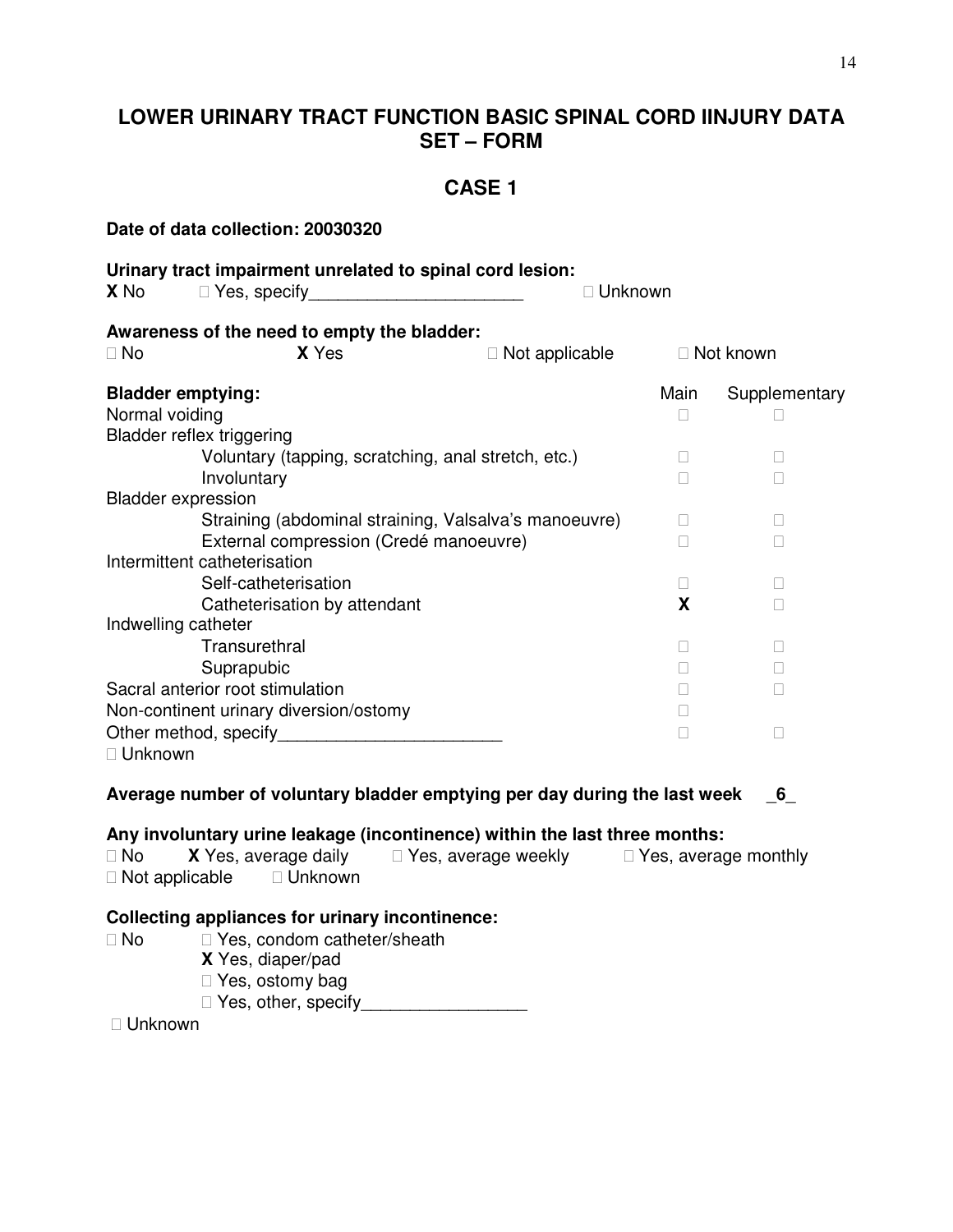### **Any drugs for the urinary tract within the last year:**

 No **X** Yes, bladder relaxant drugs (anticholinergics, tricyclic antidepressant, etc.) Yes, sphincter/bladder neck relaxant drugs (alpha adrenergic blockers, etc.) **X** Yes, antibiotics/antiseptics: **X** For treatment of urinary tract infection For prophylactic reasons

Yes, other, specify\_\_\_\_\_\_\_\_\_\_\_\_\_\_\_\_\_

### Unknown

### **Surgical procedures on the urinary tract:**

**X** No Yes, supra-pubic catheter insertion, date last performed YYYYMMDD Yes, bladder stone removal, date last performed YYYYMMDD Yes, upper urinary tract stone removal, date last performed YYYYMMDD Yes, bladder augmentation, date last performed YYYYMMDD Yes, sphincterotomy/urethral stent, date last performed YYYYMMDD Yes, botulinum toxin injection, date last performed YYYYMMDD Yes, artificial sphincter, date last performed YYYYMMDD Yes, ileovesicostomy, date last performed YYYYMMDD Yes, ileoureterostomy, date last performed YYYYMMDD Yes, continent catheterizable valves, date last performed YYYYMMDD Yes, sacral anterior root stimulator, date performed YYYYMMDD Yes, other, specify\_\_\_\_\_\_\_\_\_\_\_\_\_\_\_\_\_\_\_\_\_\_, date performed YYYYMMDD

### Unknown

### **Any change in urinary symptoms within the last year:**

| No. | Yes | <b>X</b> Not applicable | Unknown |
|-----|-----|-------------------------|---------|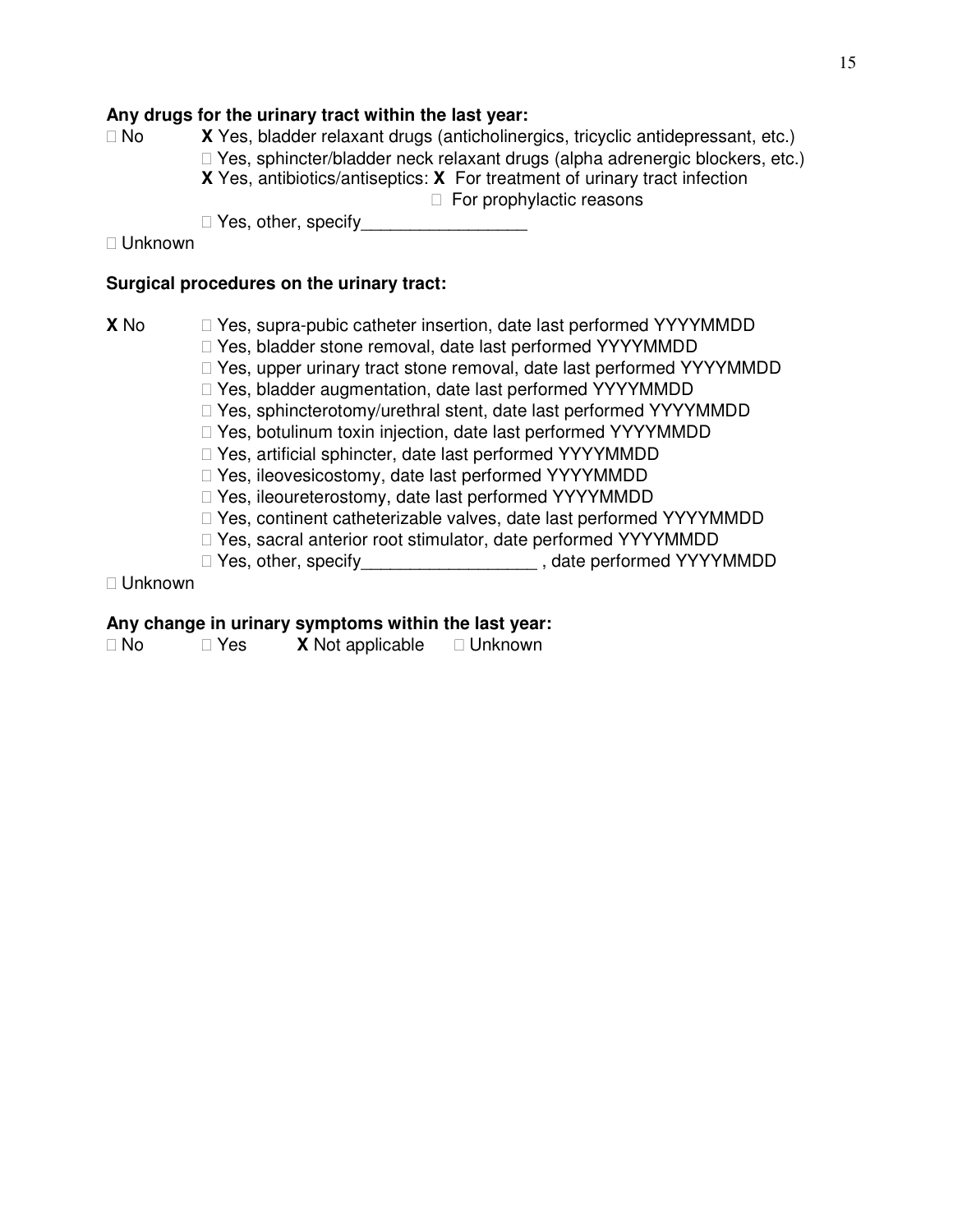# **CASE 2 FOR LOWER URINARY TRACT FUNCTION BASIC DATA SET TRAINING**

39 year old man who was in good health up to the time of his injury. At the age of 14 he incurred a complete paraplegia at T5-6 after falling from a tree in parent's garden in Edinburgh, Scotland. He developed a scoliosis/kyphosis during late teenage years, which was corrected by extensive spinal fixation. There is little information on bladder management (except for a brief mention of tapping) up to the age of 24 when he moved to become a newspaper journalist in Sheffield, England in 1993. He was managed at the local spinal injuries unit for the next 5 years until moving to London to become a television news editor. He became a patient of the London Spinal Cord Injuries Centre. A review of the patient revealed a catalogue of attempts to manage a series of lower urinary problems including detrusor sphincter dyssynergia (DSD), renal stones and pyelonephritis. DSD was treated with sphincterotomy August  $5<sup>th</sup>$  1993 and stent August 15<sup>th</sup> 1996, the latter was removed May 20<sup>th</sup> 1998. Left renal stones were removed June 27<sup>th</sup> 1998. Video-urodynamics (with prophylactic antibiotics) showed a bladder capacity of about 500mL (with no sensation at capacity) and a serious DSD leading to a small leakage generated by a detrusor pressure just over 40 cm H2O with a post-void (leak) residual of nearly 500mL. The patient experienced slight symptoms of autonomic dysreflexia during this procedure. Some ureteric reflux was corrected by the "Sting" procedure September 30th 1998. Mag3 renogram showed renal function of 20% left and 80% right kidney. In London he underwent further phases of management including botulinum toxin injection of the striated sphincter November  $14<sup>th</sup>$  1998, sheath with leg-bag drainage and May  $15<sup>th</sup>$ 1999 insertion of a supra-pubic catheter, which was removed July  $1<sup>st</sup>$  1999. The patient did not want to use clean intermittent self-catheterisation because of the nature of his job in a busy TV newsroom. Finally in July  $15<sup>th</sup>$  1999, after much consultation and attention to his spinal fixation scaffolding (which extended from about T 5 to the sacrum), a Finetech-Brindley extra-dural sacral anterior root stimulator (SARS) was implanted, but without posterior root rhizotomy, as part of a research project to develop a new implant. At the time of his most recent examination July  $25<sup>th</sup>$  2004, and entry into the LUT Function Basic Data Set, his management is going very well with good bladder capacity, very efficient voiding with SARS five times a day, with incontinence less than weekly, low post-void residuals (<less than 5% of bladder capacity), no ureteric reflux and less than one urinary tract infection per year. He relies entirely on the SARS implant for his LUT management and use no incontinence aids. He declares a significantly improved quality of life.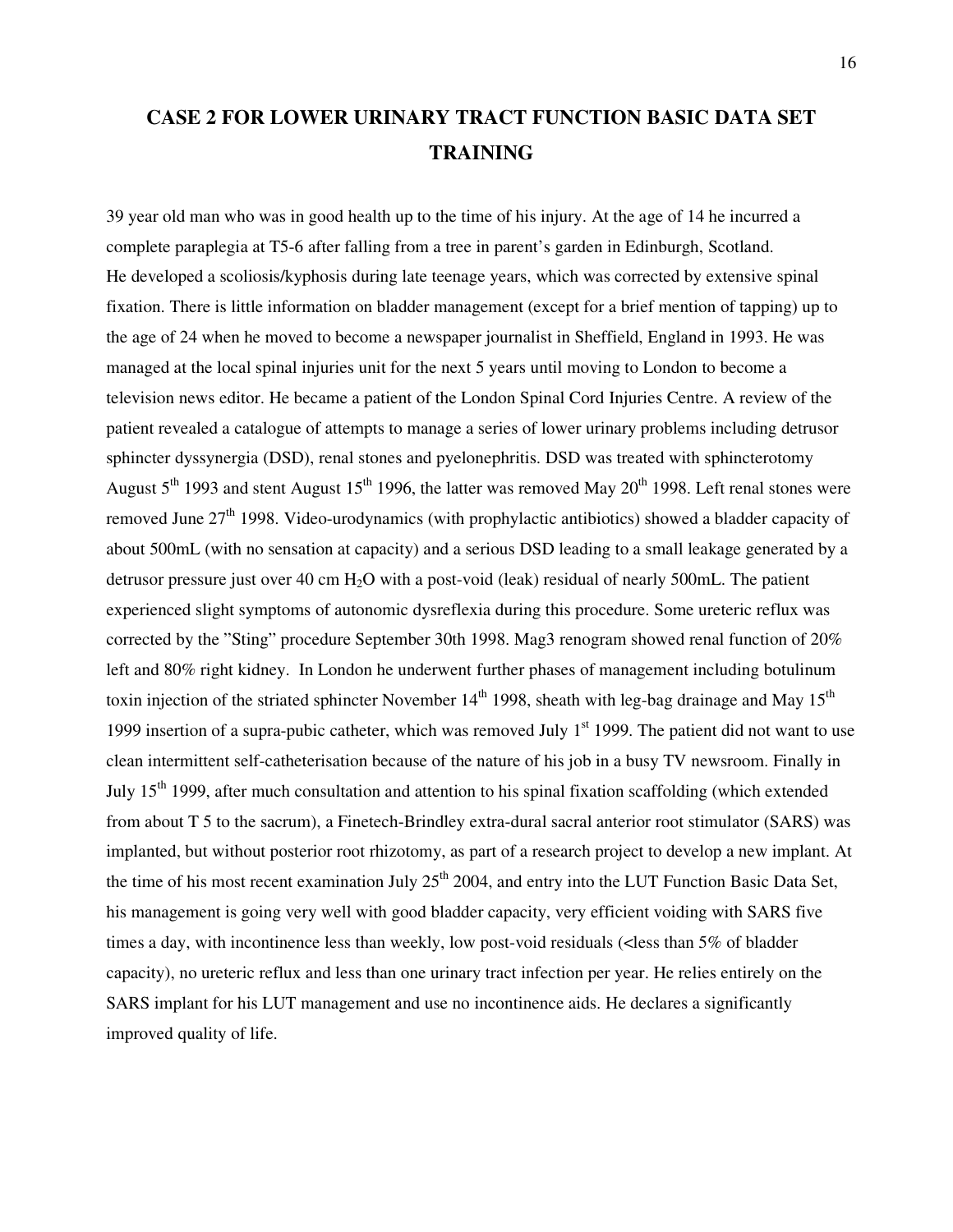# **LOWER URINARY TRACT FUNCTION BASIC SPINAL CORD IINJURY DATA SET – FORM**

# **CASE 2**

|                                                                                | Date of data collection: 20040725                                                                                                                                                                                                                                                                                                                                           |                                            |                |         |               |  |
|--------------------------------------------------------------------------------|-----------------------------------------------------------------------------------------------------------------------------------------------------------------------------------------------------------------------------------------------------------------------------------------------------------------------------------------------------------------------------|--------------------------------------------|----------------|---------|---------------|--|
| X No                                                                           | Urinary tract impairment unrelated to spinal cord lesion:<br>Yes, specify <b>Example 2014</b>                                                                                                                                                                                                                                                                               |                                            |                | Unknown |               |  |
| X <sub>No</sub>                                                                | Awareness of the need to empty the bladder:<br>Yes                                                                                                                                                                                                                                                                                                                          |                                            |                |         | Not known     |  |
|                                                                                |                                                                                                                                                                                                                                                                                                                                                                             |                                            | Not applicable |         |               |  |
| <b>Bladder emptying:</b><br>Normal voiding<br><b>Bladder reflex triggering</b> | Voluntary (tapping, scratching, anal stretch, etc.)<br>Involuntary                                                                                                                                                                                                                                                                                                          |                                            |                | Main    | Supplementary |  |
| <b>Bladder expression</b>                                                      | Straining (abdominal straining, Valsalva's manoeuvre)<br>External compression (Credé manoeuvre)<br>Intermittent catheterisation<br>Self-catheterisation                                                                                                                                                                                                                     |                                            |                |         |               |  |
| Indwelling catheter<br>Unknown                                                 | Catheterisation by attendant<br>Transurethral<br>Suprapubic<br>Sacral anterior root stimulation<br>Non-continent urinary diversion/ostomy<br>Other method, specify example and the control of the control of the control of the control of the control of the control of the control of the control of the control of the control of the control of the control of the cont |                                            |                |         | X             |  |
|                                                                                | Average number of voluntary bladder emptyings per day during the last week                                                                                                                                                                                                                                                                                                  |                                            |                |         | 5             |  |
| <b>No</b><br>Not applicable                                                    | Any involuntary urine leakage (incontinence) within the last three months:<br>Yes, average daily<br>Unknown                                                                                                                                                                                                                                                                 | Yes, average weekly X Yes, average monthly |                |         |               |  |
| X No<br>Unknown                                                                | <b>Collecting appliances for urinary incontinence:</b><br>Yes, condom catheter/sheath<br>Yes, diaper/pad<br>Yes, ostomy bag<br>Yes, other, specify <b>Section Section Section Section Section Section Section Section Section Section Section Section Section Section Section Section Section Section Section Section S</b>                                                 |                                            |                |         |               |  |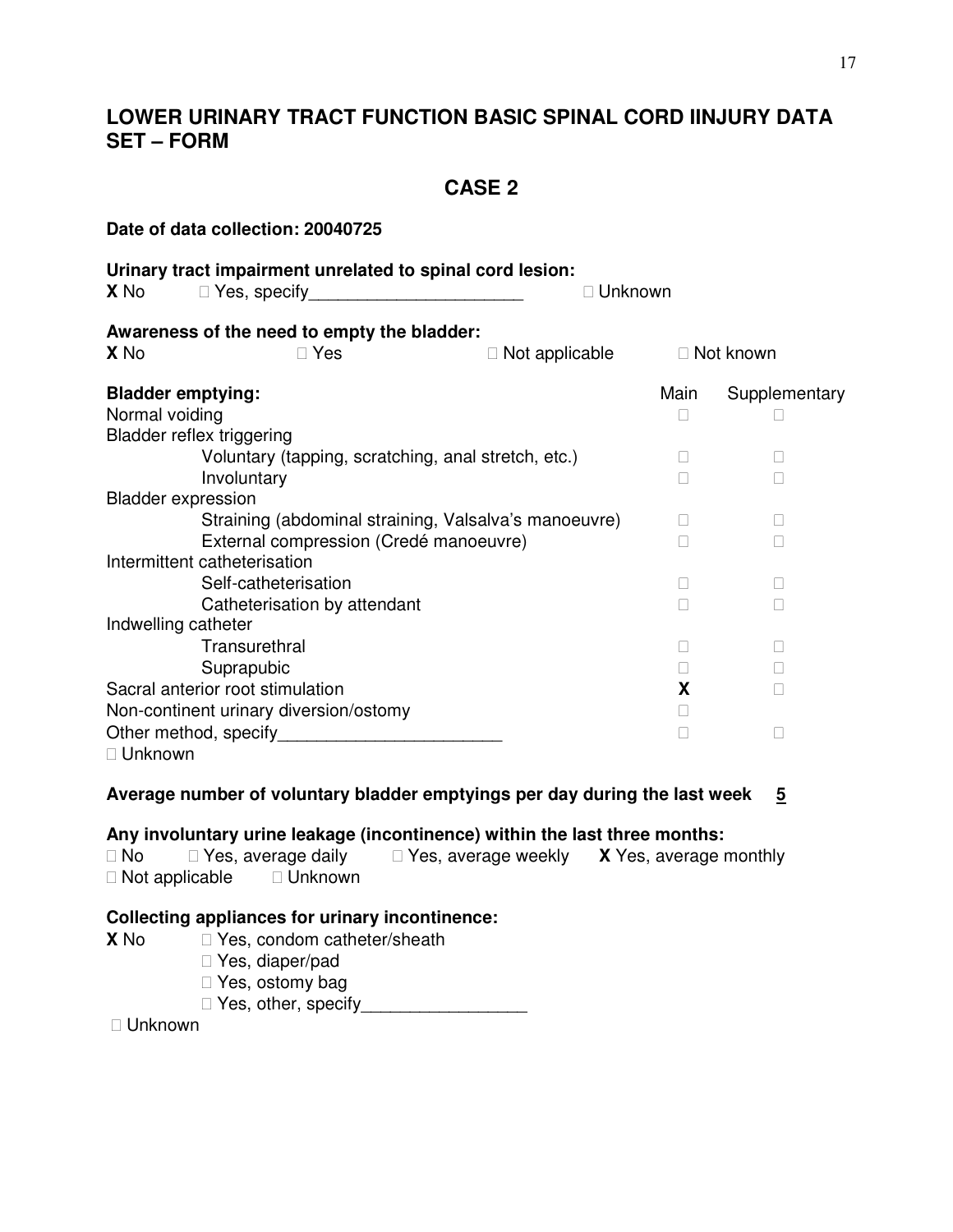### **Any drugs for the urinary tract within the last year:**

 No Yes, bladder relaxant drugs (anticholinergics, tricyclic antidepressants, etc.) Yes, sphincter/bladder neck relaxant drugs (alpha adrenergic blockers, etc.) **X** Yes, antibiotics/antiseptics: For treatment of urinary tract infection **X** For prophylactic reasons

Yes, other, specify

Unknown

### **Surgical procedures on the urinary tract:**

 No **X** Yes, supra-pubic catheter insertion, date last performed **19990515** Yes, bladder stone removal, date last performed YYYYMMDD

- **X** Yes, upper urinary tract stone removal, date last performed **19980627** Yes, bladder augmentation, date last performed YYYYMMDD
- **X** Yes, sphincterotomy/urethral stent, date last performed **19960815**
- **X** Yes, botulinum toxin injection, date last performed **19981114**
	- Yes, artificial sphincter, date last performed YYYYMMDD
	- Yes, ileovesicostomy, date last performed YYYYMMDD
	- Yes, ileoureterostomy, date last performed YYYYMMDD
- Yes, continent catheterizable valves, date last performed YYYYMMDD
- **X** Yes, sacral anterior root stimulator, date performed **19990715**
- **X** Yes, other, specify\_Stent removal\_\_\_\_\_ , date performed **19980520**
- **X** Yes, other, specify\_Sting procedure\_\_\_\_ , date performed **19980930**

Unknown

### **Any change in urinary symptoms within the last year:**

| <b>X</b> No | Yes | Not applicable | Unknown |
|-------------|-----|----------------|---------|
|             |     |                |         |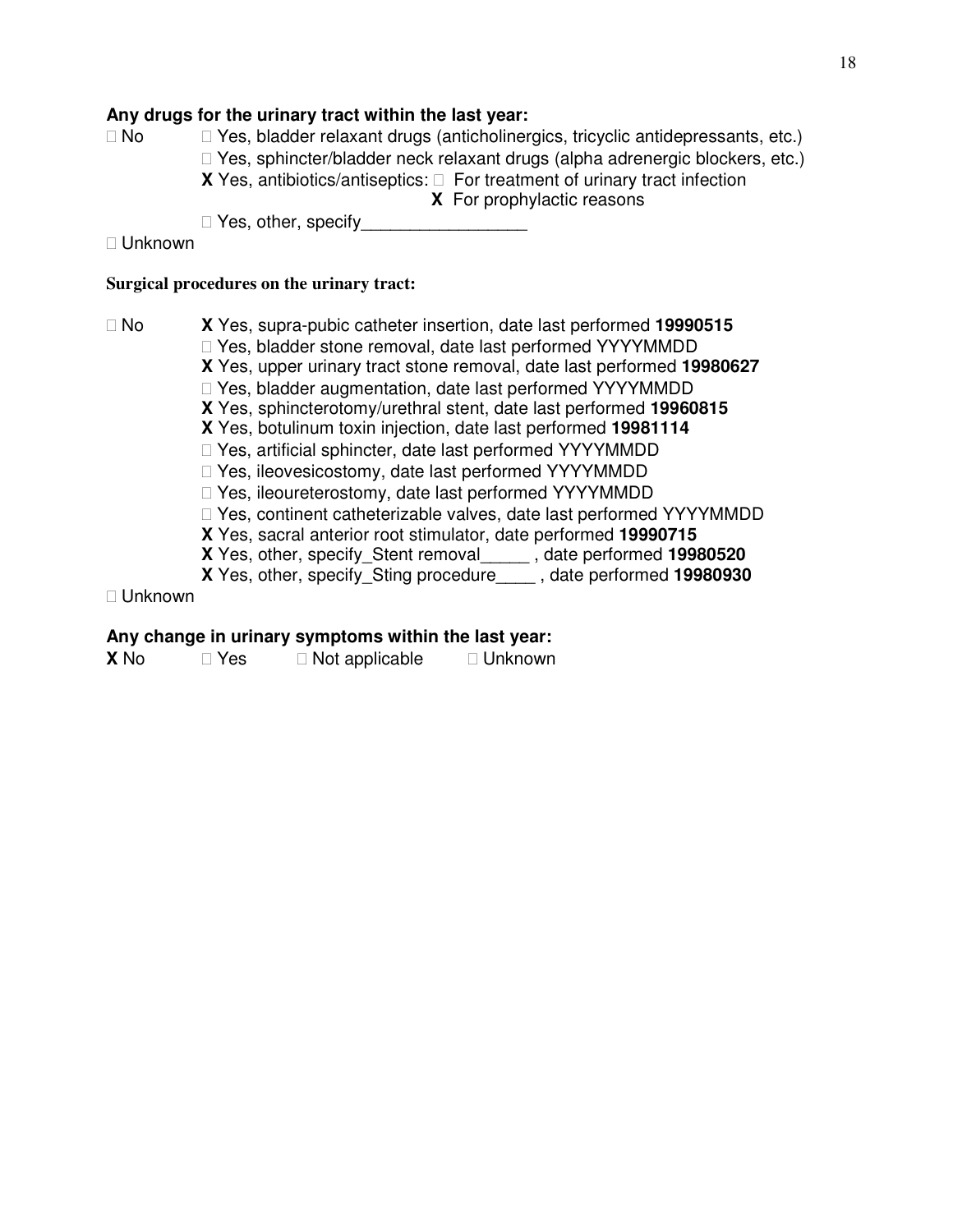# **CASE 3 FOR LOWER URINARY TRACT FUNCTION BASIC DATA SET TRAINING**

A 29 year old male who was otherwise healthy without any significant past medical issues, was involved in a car accident on 1/25/2006. The patient as a result suffered C3, C4, and C5 fractures and required intubation and tube feedings. He subsequently underwent open reduction and internal fixation of the C3, C4, and C5 fractures with fusion of C3-C5. The patient initially had an indwelling foley catheter, which was removed on 2/8/2006. The patient then began managing his bladder with reflex voiding and clean intermittent catheterization while in the hospital. However, he decided he would like to attempt to do reflex voiding only. The patient was initially started on Flomax 0.4 mg daily. The patient was then reflex voiding and required catheterization once daily for volumes ranging from 200-300cc. The patient was using a sterile straight Mentor catheter for catheterization and an all silicone condom catheter. He had no feeling of bladder filling, and was complaining of multiple urinary tract infections as well. He subsequently underwent urodynamic testing which showed him to have a baseline pressure of 20 cm/H2O and void 250cc with a residual of 205cc. The patient voided with pressures ranging from 67cm/H2O-76 cm/H2O. Based on the results of his urodynamic studies, the patient is considering botulinum toxin chemodenervation to the internal and external sphincter to improve his voiding efficiency.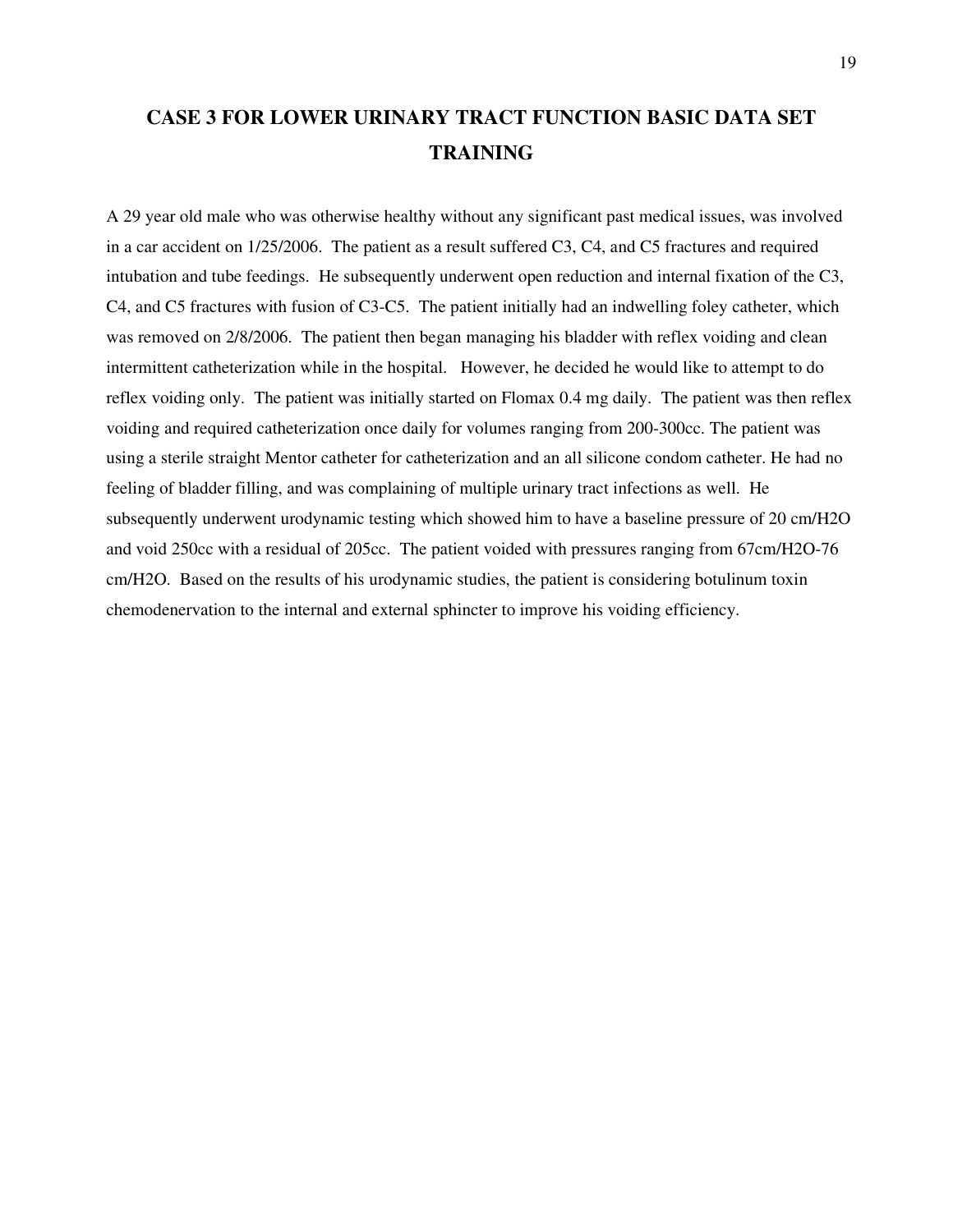# **LOWER URINARY TRACT FUNCTION BASIC SPINAL CORD IINJURY DATA SET – FORM**

# **CASE 3**

| Date of data collection: 20061011                                                                                                                                                                                              |                                                                                                                 |                                          |         |                |
|--------------------------------------------------------------------------------------------------------------------------------------------------------------------------------------------------------------------------------|-----------------------------------------------------------------------------------------------------------------|------------------------------------------|---------|----------------|
| Urinary tract impairment unrelated to spinal cord lesion:<br><b>X</b> No                                                                                                                                                       | Yes, specify                                                                                                    |                                          | Unknown |                |
| Awareness of the need to empty the bladder:<br>X <sub>No</sub>                                                                                                                                                                 | Yes                                                                                                             | Not applicable                           |         | Not known      |
|                                                                                                                                                                                                                                |                                                                                                                 |                                          |         |                |
| <b>Bladder emptying:</b><br>Normal voiding<br>Bladder reflex triggering                                                                                                                                                        |                                                                                                                 |                                          | Main    | Supplementary  |
|                                                                                                                                                                                                                                | Voluntary (tapping, scratching, anal stretch, etc.)                                                             |                                          |         |                |
| Involuntary                                                                                                                                                                                                                    |                                                                                                                 |                                          | X       |                |
| <b>Bladder expression</b><br>Intermittent catheterisation                                                                                                                                                                      | Straining (abdominal straining, Valsalva's manoeuvre)<br>External compression (Credé manoeuvre)                 |                                          |         |                |
|                                                                                                                                                                                                                                | Self-catheterisation                                                                                            |                                          |         | X              |
|                                                                                                                                                                                                                                | Catheterisation by attendant                                                                                    |                                          |         |                |
| Indwelling catheter                                                                                                                                                                                                            |                                                                                                                 |                                          |         |                |
|                                                                                                                                                                                                                                | Transurethral                                                                                                   |                                          |         |                |
| Suprapubic                                                                                                                                                                                                                     |                                                                                                                 |                                          |         |                |
| Sacral anterior root stimulation                                                                                                                                                                                               |                                                                                                                 |                                          |         |                |
| Non-continent urinary diversion/ostomy                                                                                                                                                                                         |                                                                                                                 |                                          |         |                |
| Other method, specify example and the control of the control of the control of the control of the control of the control of the control of the control of the control of the control of the control of the control of the cont |                                                                                                                 |                                          |         |                |
| Unknown                                                                                                                                                                                                                        |                                                                                                                 |                                          |         |                |
| Average number of voluntary bladder emptying per day during the last week                                                                                                                                                      |                                                                                                                 |                                          |         | $\blacksquare$ |
| Any involuntary urine leakage (incontinence) within the last three months:                                                                                                                                                     |                                                                                                                 |                                          |         |                |
| No<br>Not applicable                                                                                                                                                                                                           | Yes, average daily<br><b>X</b> Unknown                                                                          | Yes, average weekly Yes, average monthly |         |                |
| <b>Collecting appliances for urinary incontinence:</b><br><b>No</b><br>Unknown                                                                                                                                                 | X Yes, condom catheter/sheath<br>Yes, diaper/pad<br>Yes, ostomy bag<br>Yes, other, specify_____________________ |                                          |         |                |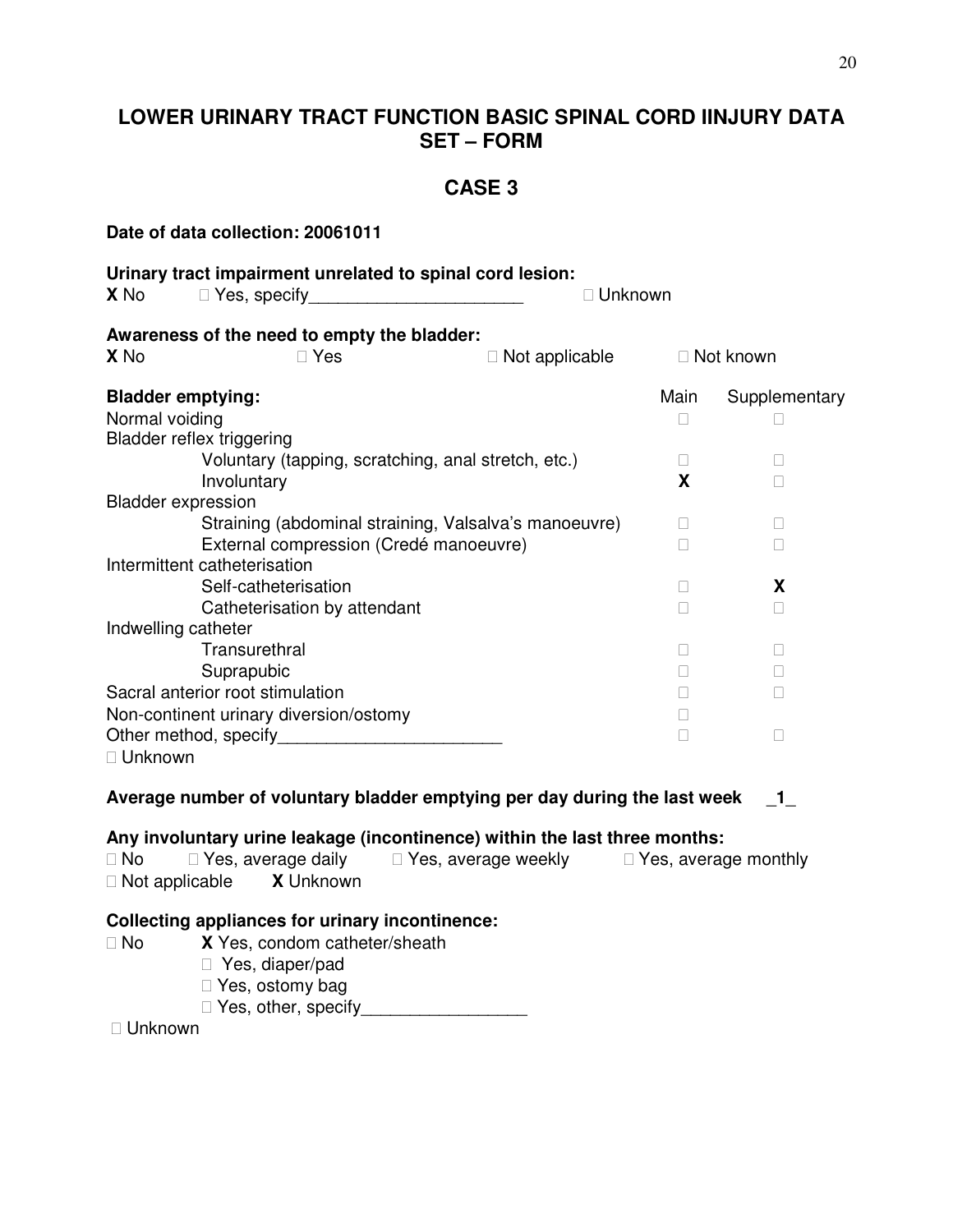## **Any drugs for the urinary tract within the last year:**

 No Yes, bladder relaxant drugs (anticholinergics, tricyclic antidepressant, etc.) **X** Yes, sphincter/bladder neck relaxant drugs (alpha adrenergic blockers, etc.) **X** Yes, antibiotics/antiseptics: **X** For treatment of urinary tract infection

For prophylactic reasons

 Yes, other, specify\_\_\_\_\_\_\_\_\_\_\_\_\_\_\_\_\_ Unknown

### **Surgical procedures on the urinary tract:**

|         | Surgical procedures on the urinary tract:                          |                                                                      |  |  |
|---------|--------------------------------------------------------------------|----------------------------------------------------------------------|--|--|
| X No    | Yes, supra-pubic catheter insertion, date last performed YYYYMMDD  |                                                                      |  |  |
|         | Yes, bladder stone removal, date last performed YYYYMMDD           |                                                                      |  |  |
|         |                                                                    | Yes, upper urinary tract stone removal, date last performed YYYYMMDD |  |  |
|         | Yes, bladder augmentation, date last performed YYYYMMDD            |                                                                      |  |  |
|         | Yes, sphincterotomy/urethral stent, date last performed YYYYMMDD   |                                                                      |  |  |
|         | Yes, botulinum toxin injection, date last performed YYYYMMDD       |                                                                      |  |  |
|         | Yes, artificial sphincter, date last performed YYYYMMDD            |                                                                      |  |  |
|         | Yes, ileovesicostomy, date last performed YYYYMMDD                 |                                                                      |  |  |
|         | Yes, ileoureterostomy, date last performed YYYYMMDD                |                                                                      |  |  |
|         | Yes, continent catheterizable valves, date last performed YYYYMMDD |                                                                      |  |  |
|         | Yes, sacral anterior root stimulator, date performed YYYYMMDD      |                                                                      |  |  |
|         | Yes, other, specify                                                | , date performed YYYYMMDD                                            |  |  |
| Unknown |                                                                    |                                                                      |  |  |

### **Any change in urinary symptoms within the last year:**

| No | Yes | <b>X</b> Not applicable | Unknown |
|----|-----|-------------------------|---------|
|    |     |                         |         |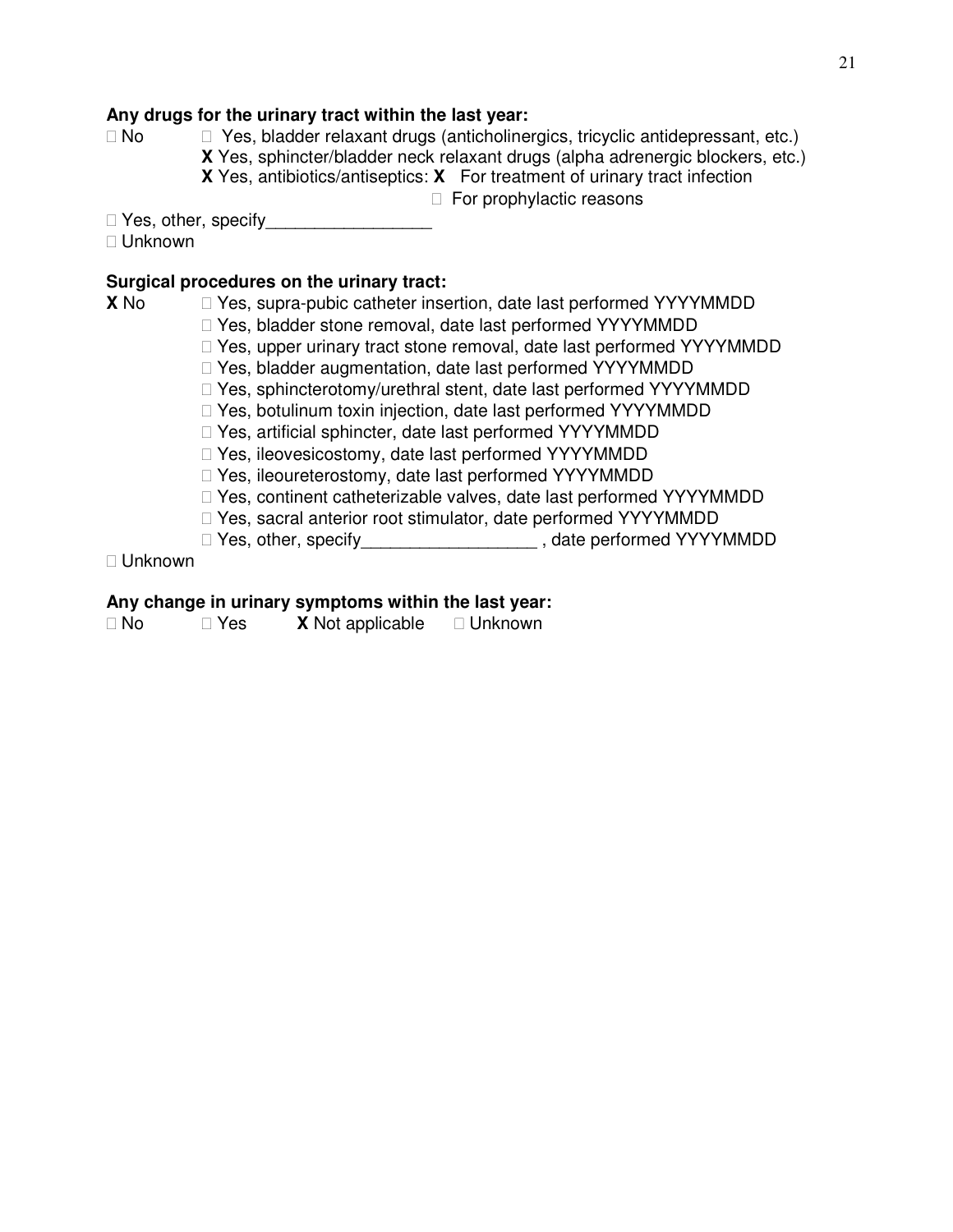# **CASE 4 FOR LOWER URINARY TRACT FUNCTION BASIC DATA SET TRAINING**

A 29 year old female who was otherwise healthy without any significant past medical issues, was involved in a car accident on 01/25/2004. As a result she had a C6 pedicle fracture with C6-C7 bilateral facet dislocations. She underwent C5-C7 posterior segmental instrumentation, C5-C7 posterior arthrodesis with autograft, and left posterior iliac crest bone graft harvest. The patient initially had a foley catheter, which was removed on 2/12/04. Upon removal of the foley catheter the patient was placed on the oxytrol patch, two patches every three-four days, and began performing self-catheterization every six hours. She has no awareness of bladderfilling. Due to multiple urinary tract infections, leakage between catheterizations, as well as significant detrusor hyperreflexia with detrusor external sphincter dyssnergia on urodynamic studies, the patient underwent botulinum toxin chemodenervation to the bladder on June  $6<sup>th</sup>$  2006. The patient had no improvement of symptoms after her botulinum toxin chemodenervation and began Oxybutinin ER 10mg twice daily. Due to difficulty with self-catheterization and leakage between catheterizations, the patient had changed her form of bladder management to a 14 Fr silicone indwelling foley catheter in September 2006. She has not had any urologic issues with her catheter and gets is changed every 4 weeks. Her most recent urodynamic testing showed the patient to have a small bladder capacity of 114 ml. with a decrease in bladder compliance. She had an elevated detrusor leak point pressure of 85 cm/H20. Ultimately the patient would like to resume self-catheterization via a continent catheterizable valve and discontinue the foley catheter. The patient is currently contemplating reconstructive surgery including a bladder augmentation with an Mitrofanoff appendicovesicostomy.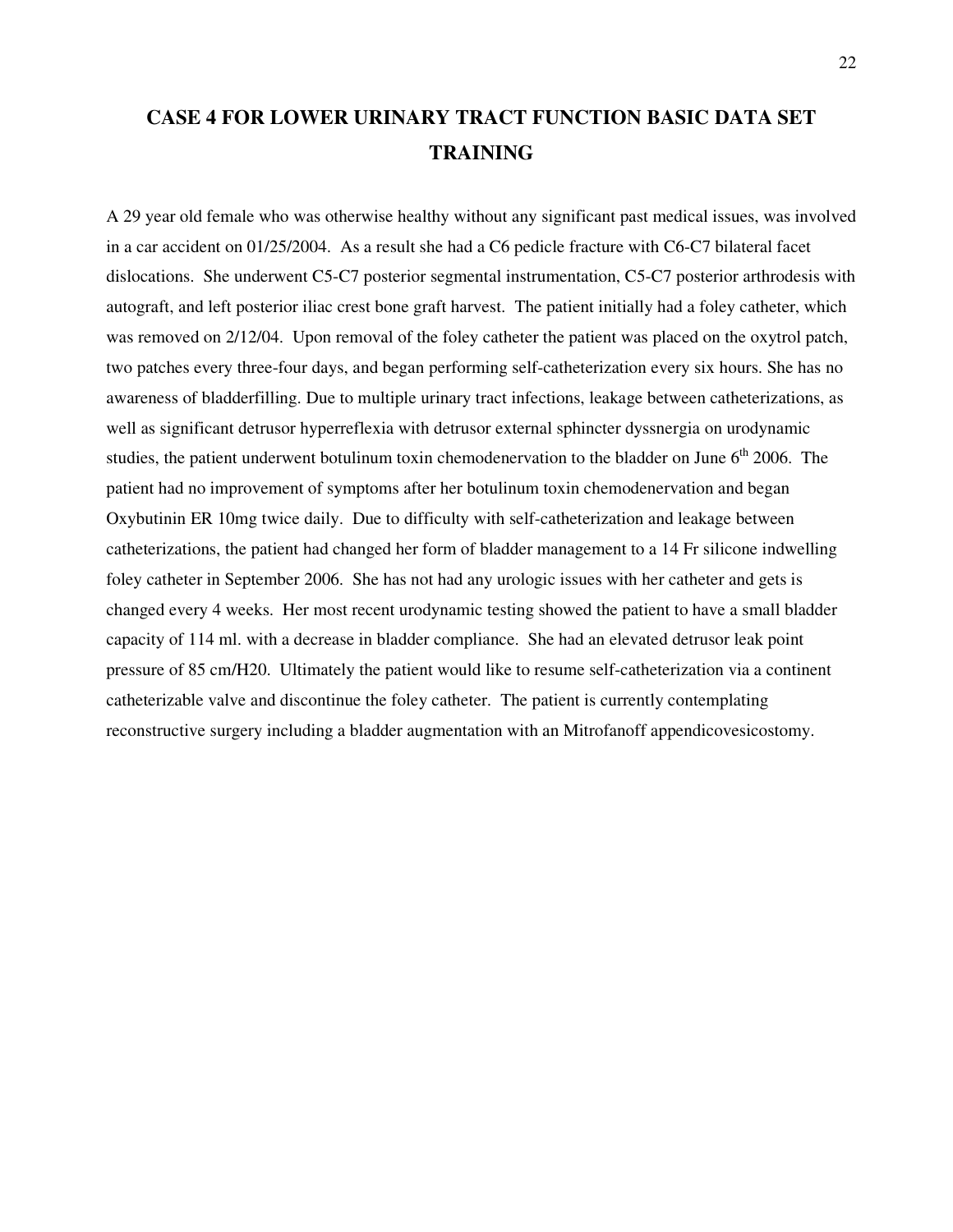# **LOWER URINARY TRACT FUNCTION BASIC SPINAL CORD IINJURY DATA SET – FORM**

## **CASE 4**

**Date of data collection: 20070511 Urinary tract impairment unrelated to spinal cord lesion: X** No Yes, specify **Example 20 You allocate View Yes**, specify **Awareness of the need to empty the bladder: X** No **X** Not applicable **Not known Bladder emptying: Main Supplementary Main Supplementary** Normal voiding Bladder reflex triggering Voluntary (tapping, scratching, anal stretch, etc.) Involuntary Bladder expression Straining (abdominal straining, Valsalva's manoeuvre) External compression (Credé manoeuvre) Intermittent catheterisation Self-catheterisation Catheterisation by attendant Indwelling catheter Transurethral **X** Suprapubic Sacral anterior root stimulation Non-continent urinary diversion/ostomy Other method, specify\_\_\_\_\_\_\_\_\_\_\_\_\_\_\_\_\_\_\_\_\_\_\_ Unknown **Average number of voluntary bladder emptying per day during the last week** \_**0**\_ **Any involuntary urine leakage (incontinence) within the last three months: X** No Yes, average daily Yes, average weekly Yes, average monthly Not applicable Unknown **Collecting appliances for urinary incontinence: X** No Yes, condom catheter/sheath Yes, diaper/pad Yes, ostomy bag Yes, other, specify Unknown

### **Any drugs for the urinary tract within the last year:**

No **X** Yes, bladder relaxant drugs (anticholinergics, tricyclic antidepressant, etc.)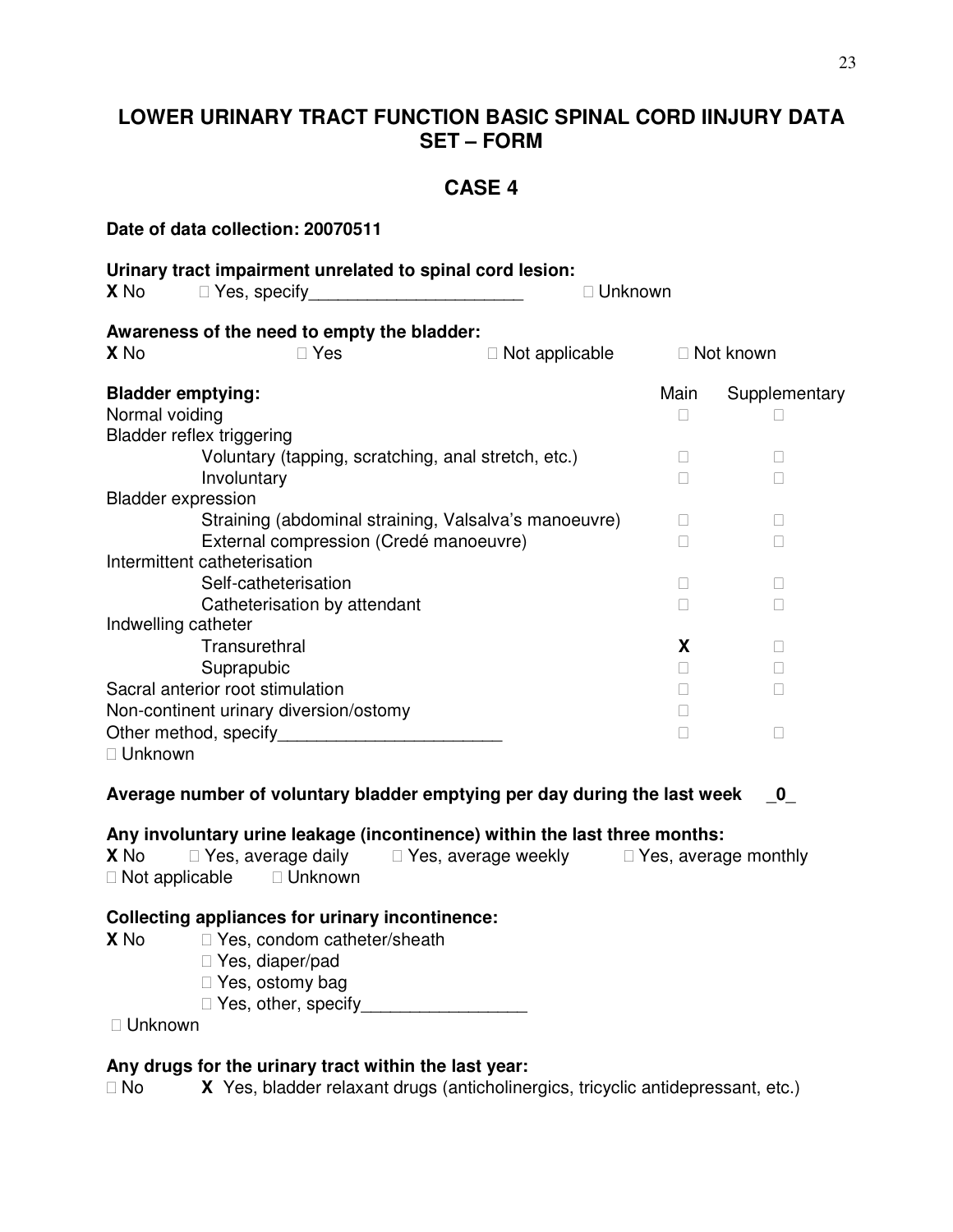Yes, sphincter/bladder neck relaxant drugs (alpha adrenergic blockers, etc.) Yes, antibiotics/antiseptics: For treatment of urinary tract infection For prophylactic reasons

Yes, other, specify

Unknown

### **Surgical procedures on the urinary tract:**

| × | . .<br>I |
|---|----------|
|---|----------|

No Yes, supra-pubic catheter insertion, date last performed YYYYMMDD

Yes, bladder stone removal, date last performed YYYYMMDD

Yes, upper urinary tract stone removal, date last performed YYYYMMDD

Yes, bladder augmentation, date last performed YYYYMMDD

Yes, sphincterotomy/urethral stent, date last performed YYYYMMDD

**X** Yes, botulinum toxin injection, date last performed **20060606**

Yes, artificial sphincter, date last performed YYYYMMDD

Yes, ileovesicostomy, date last performed YYYYMMDD

Yes, ileoureterostomy, date last performed YYYYMMDD

Yes, continent catheterizable valves, date last performed YYYYMMDD

Yes, sacral anterior root stimulator, date performed YYYYMMDD

Yes, other, specify<br>
Yes, other, specify<br>
Yes, other, specify

Unknown

### **Any change in urinary symptoms within the last year:**

**X** No **Yes** Not applicable Unknown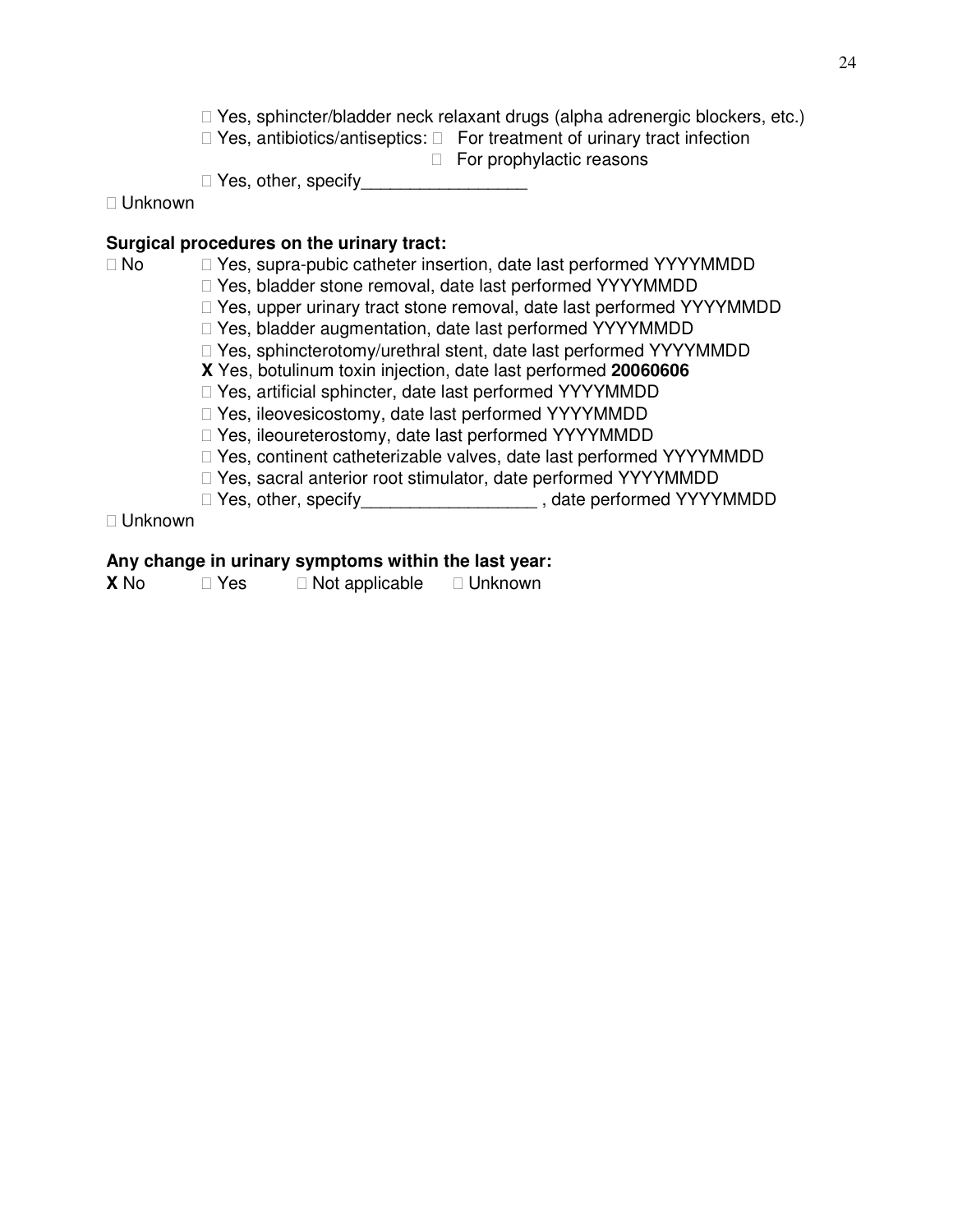# **CASE 5 FOR LOWER URINARY TRACT FUNCTION BASIC DATA SET TRAINING**

75 years old man with thoracic 7 paraplegia for 14 years as the result of a motor traffic accident, who came for follow-up August 12 2007. Urological history: transurethral resecstion of benign prostate hyperplasia at the age of 63.

He had developed a neurologic overactive bladder with detrusor sphincter dyssynergia. This was treated originally with bladder relaxant drugs and intermittent self catheterisation. The urological evolution was without problems till 5 years ago when bilateral hydronephrosis was diagnosed during a period of recurrent infections. Urodynamic testing showed a low compliant, high pressure bladder with bilateral vesicoureteral reflux. The creatinine was slightly increased.

A period of indwelling catheter had to be stopped because erosion of the urethral meatus and glans penis. Botulinum toxin could not be used because of too high expense (no reimbursement in patient's country). Enterocystoplasty was refused by the patient.

Sphincterotomy (November 22, 2001) and condom catheter were 4.5 years ago.

During follow up 2004 visit raise of PSA was found (31 ng/ml ; normal for his lab < 4.6 for his age).

Prostate biopsies showed adenocarcinoma of the prostate pT2 Gleason 3+3, n0, m0

Focused radiotherapy was given which made the PSA lower at 0.1.

During the next year severe problem of decubic ulcers at penile skin. Diabetes was found.

Ilial conduit was performed April 2, 2005.

With two years follow up no hydronefrosis. Creatinine at same level. PSA no rise. No problems at stoma site.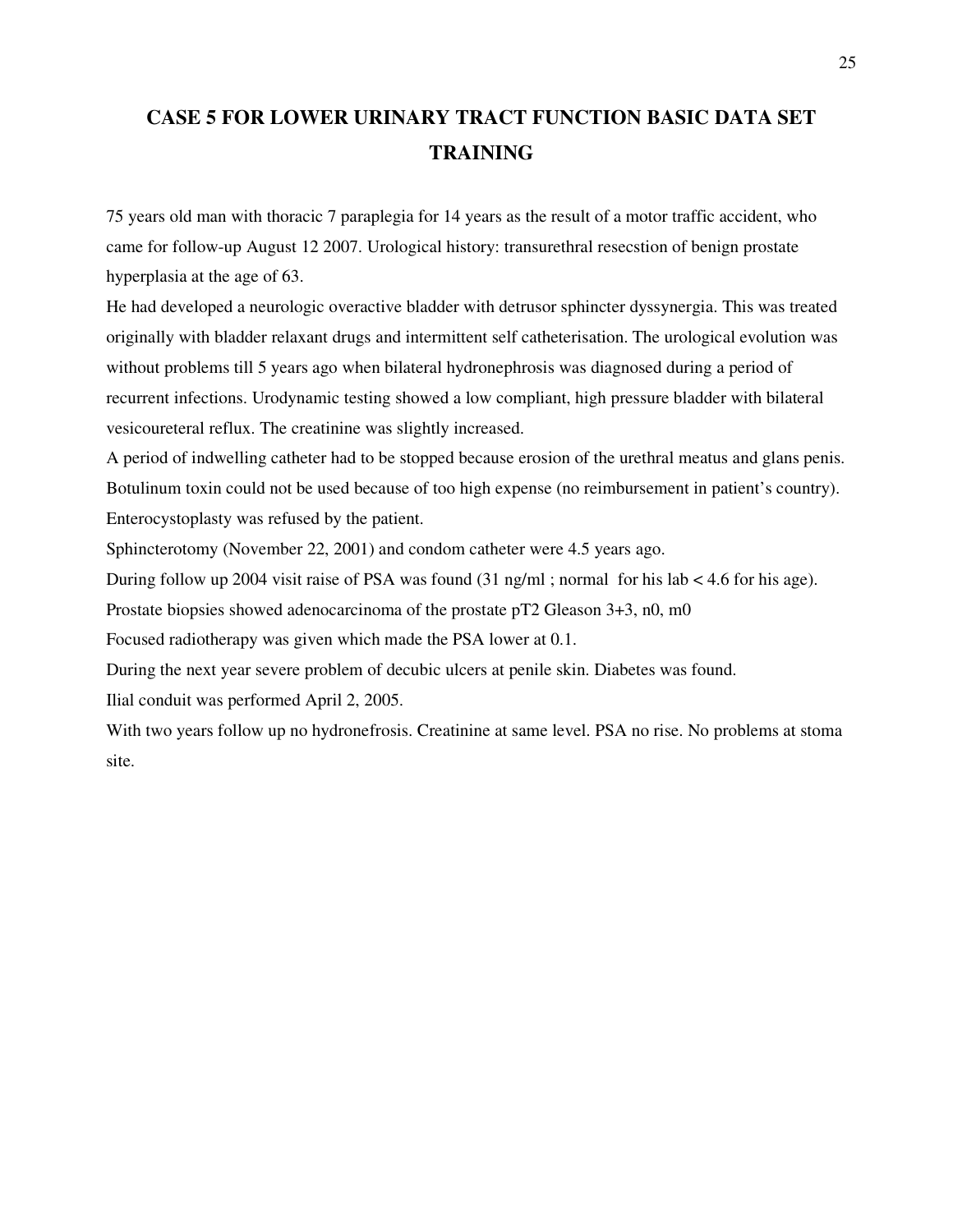# **LOWER URINARY TRACT FUNCTION BASIC SPINAL CORD IINJURY DATA SET – FORM**

## **CASE 5**

#### **Date of data collection:** 20070812

### **Urinary tract impairment unrelated to spinal cord lesion:**

 No **X** Yes, specify: Transurethral resection of benign prostate hyperplasia at the age of 63. 2004 raise of PSA (31 ng/ml; normal for his lab < 4.6 for his age). Biopsies showed adenocarcinoma of the prostate pT2 Gleason 3+3, n0, m0. Focused radiotherapy was given which made the PSA lower at 0.1.

Unknown

| Awareness of the need to empty the bladder:<br><b>No</b>            | Yes                                                                 | <b>X</b> Not applicable                                                    |      | Not known     |
|---------------------------------------------------------------------|---------------------------------------------------------------------|----------------------------------------------------------------------------|------|---------------|
| <b>Bladder emptying:</b>                                            |                                                                     |                                                                            | Main | Supplementary |
| Normal voiding                                                      |                                                                     |                                                                            |      |               |
| <b>Bladder reflex triggering</b>                                    |                                                                     |                                                                            |      |               |
|                                                                     |                                                                     | Voluntary (tapping, scratching, anal stretch, etc.)                        |      |               |
| Involuntary                                                         |                                                                     |                                                                            |      |               |
| <b>Bladder expression</b>                                           |                                                                     |                                                                            |      |               |
|                                                                     |                                                                     | Straining (abdominal straining, Valsalva's manoeuvre)                      |      |               |
|                                                                     |                                                                     | External compression (Credé manoeuvre)                                     |      |               |
| Intermittent catheterisation                                        |                                                                     |                                                                            |      |               |
|                                                                     | Self-catheterisation                                                |                                                                            |      |               |
|                                                                     | Catheterisation by attendant                                        |                                                                            |      |               |
| Indwelling catheter                                                 |                                                                     |                                                                            |      |               |
| Transurethral                                                       |                                                                     |                                                                            |      |               |
| Suprapubic                                                          |                                                                     |                                                                            |      |               |
| Sacral anterior root stimulation                                    |                                                                     |                                                                            |      |               |
| Non-continent urinary diversion/ostomy                              |                                                                     |                                                                            | X    |               |
| Other method, specify                                               |                                                                     | and the control of the control of the control of                           |      |               |
| Unknown                                                             |                                                                     |                                                                            |      |               |
|                                                                     |                                                                     | Average number of voluntary bladder emptyings per day during the last week |      |               |
|                                                                     |                                                                     | Any involuntary urine leakage (incontinence) within the last three months: |      |               |
| No                                                                  |                                                                     | Yes, average daily Yes, average weekly Yes, average monthly                |      |               |
| <b>X</b> Not applicable                                             | Unknown                                                             |                                                                            |      |               |
| <b>Collecting appliances for urinary incontinence:</b><br><b>No</b> | Yes, condom catheter/sheath<br>Yes, diaper/pad<br>X Yes, ostomy bag |                                                                            |      |               |

Yes, other, specify\_\_\_\_\_\_\_\_\_\_\_\_\_\_\_\_\_\_\_\_\_\_